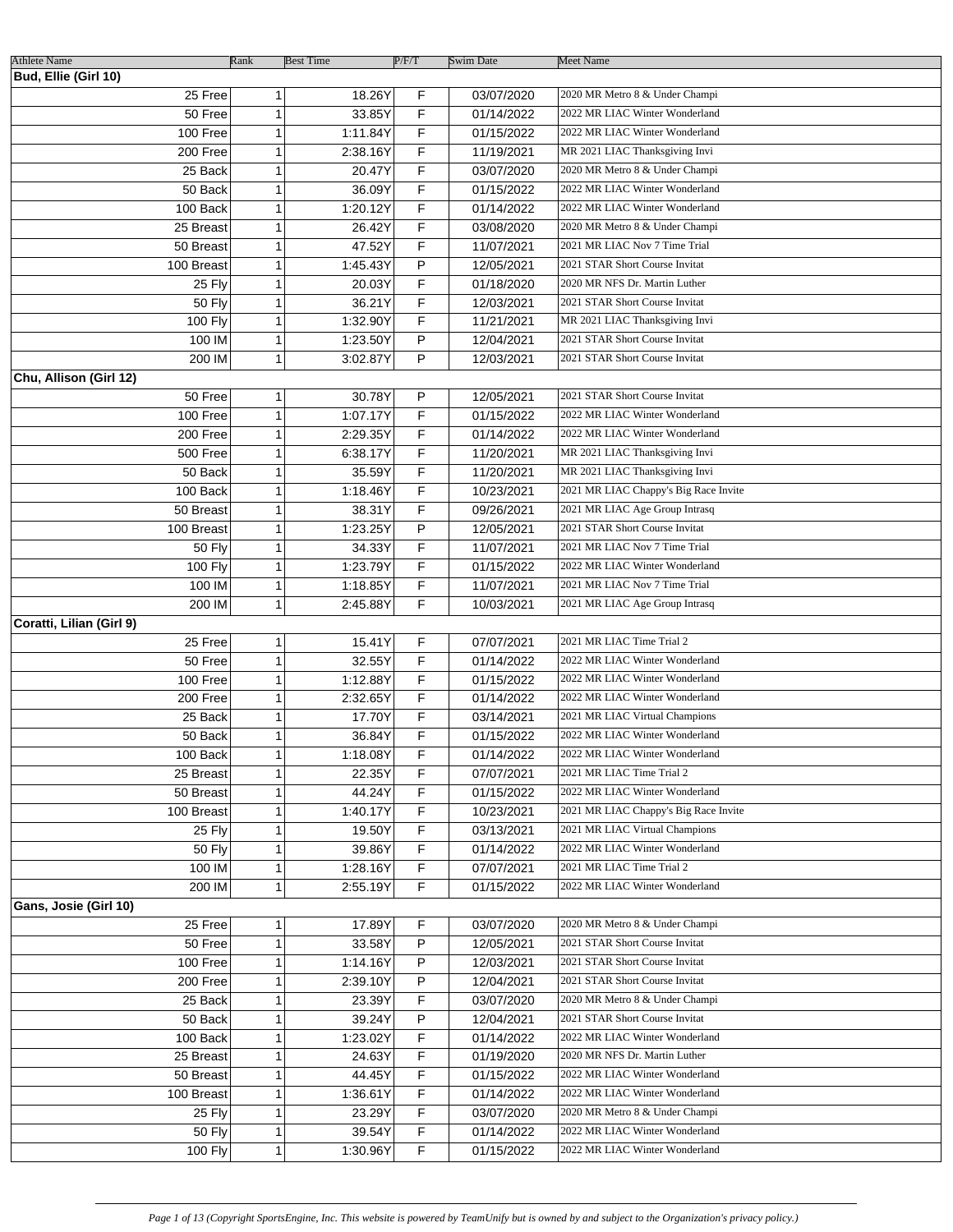| <b>Athlete Name</b>          | Rank          |              | <b>Best Time</b> | P/F/T | <b>Swim Date</b> | Meet Name                             |
|------------------------------|---------------|--------------|------------------|-------|------------------|---------------------------------------|
|                              | 100 IM        | 1            | 1:25.90Y         | P     | 12/04/2021       | 2021 STAR Short Course Invitat        |
|                              | 200 IM        | 1            | 2:56.33Y         | F     | 01/15/2022       | 2022 MR LIAC Winter Wonderland        |
| Kuo, Leila (Girl 11)         |               |              |                  |       |                  |                                       |
|                              | 50 Free       | 1            | 30.69Y           | F     | 07/07/2021       | 2021 MR LIAC Time Trial 2             |
|                              | 100 Free      | $\mathbf{1}$ | 1:09.77Y         | F     | 10/03/2021       | 2021 MR LIAC Age Group Intrasq        |
|                              | 200 Free      | 1            | 2:38.81Y         | F     | 10/23/2021       | 2021 MR LIAC Chappy's Big Race Invite |
|                              | 50 Back       | 1            | 38.68Y           | F     | 07/07/2021       | 2021 MR LIAC Time Trial 2             |
|                              | 100 Back      | 1            | 1:24.58Y         | F     | 10/23/2021       | 2021 MR LIAC Chappy's Big Race Invite |
|                              | 50 Breast     | 1            | 39.75Y           | F     | 01/15/2022       | 2022 MR LIAC Winter Wonderland        |
|                              | 100 Breast    | 1            | 1:29.26Y         | F     | 11/06/2021       | 2021 Mid-Atlantic AG Champions        |
|                              | 200 Breast    | 1            | 3:11.34Y         | F     | 11/07/2021       | 2021 Mid-Atlantic AG Champions        |
|                              |               | 1            |                  | F     |                  | 2021 MR LIAC Age Group Intrasq        |
|                              | <b>50 Fly</b> |              | 38.55Y           |       | 09/26/2021       |                                       |
|                              | 100 Fly       | 1            | 1:33.53Y         | F     | 11/20/2021       | MR 2021 LIAC Thanksgiving Invi        |
|                              | 100 IM        | 1            | 1:21.43Y         | F     | 07/07/2021       | 2021 MR LIAC Time Trial 2             |
|                              | 200 IM        | $\mathbf{1}$ | 3:01.50Y         | F     | 10/24/2021       | 2021 MR LIAC Chappy's Big Race Invite |
| Lai, Avery (Girl 11)         |               |              |                  |       |                  |                                       |
|                              | 50 Free       | 1            | 30.47Y           | F     | 01/14/2022       | 2022 MR LIAC Winter Wonderland        |
|                              | 100 Free      | $\mathbf{1}$ | 1:07.23Y         | P     | 12/03/2021       | 2021 STAR Short Course Invitat        |
|                              | 200 Free      | 1            | 2:23.68Y         | P     | 12/04/2021       | 2021 STAR Short Course Invitat        |
|                              | 50 Back       | 1            | 34.49Y           | F     | 01/15/2022       | 2022 MR LIAC Winter Wonderland        |
|                              | 100 Back      | 1            | 1:15.03Y         | P     | 12/05/2021       | 2021 STAR Short Course Invitat        |
|                              | 25 Breast     | 1            | 32.69Y           | F     | 11/15/2019       | 2019 MR Great Gravy Showdown          |
|                              | 50 Breast     | 1            | 41.53Y           | F     | 01/15/2022       | 2022 MR LIAC Winter Wonderland        |
|                              | 100 Breast    | 1            | 1:29.57Y         | F     | 01/14/2022       | 2022 MR LIAC Winter Wonderland        |
|                              | 25 Fly        | 1            | 26.95Y           | F     | 11/15/2019       | 2019 MR Great Gravy Showdown          |
|                              | <b>50 Fly</b> | 1            | 34.93Y           | F     | 01/14/2022       | 2022 MR LIAC Winter Wonderland        |
|                              | 100 Fly       | 1            | 1:16.51Y         | F     | 01/15/2022       | 2022 MR LIAC Winter Wonderland        |
|                              | 100 IM        | 1            | 1:20.29Y         | F     | 10/09/2021       | 2021 MR AGUA Season Starter           |
|                              | 200 IM        | 1            | 2:42.91Y         | F     | 01/14/2022       | 2022 MR LIAC Winter Wonderland        |
| Lee, Katelyn (Girl 8)        |               |              |                  |       |                  |                                       |
|                              | 25 Free       | 1            | 15.55Y           | F     | 08/13/2021       | 2021 MR LIAC Summer Showdown          |
|                              | 50 Free       | 1            | 33.59Y           | F     | 11/06/2021       | 2021 Mid-Atlantic AG Champions        |
|                              | 100 Free      | 1            | 1:39.09Y         | F     | 10/17/2020       | 2020 MR LIAC Chappy's Big Race        |
|                              | 200 Free      | 1            | 2:50.79Y         | F     | 11/19/2021       | MR 2021 LIAC Thanksgiving Invi        |
|                              |               | 1            |                  | F     |                  | 2021 MR LIAC Summer Showdown          |
|                              | 25 Back       | 1            | 19.21Y           | F     | 08/13/2021       | 2021 Mid-Atlantic AG Champions        |
|                              | 50 Back       |              | 39.48Y           |       | 11/06/2021       |                                       |
|                              | 100 Back      | 1            | 1:25.20Y         | F     | 11/19/2021       | MR 2021 LIAC Thanksgiving Invi        |
|                              | 25 Breast     | 1            | 21.17Y           | F     | 08/13/2021       | 2021 MR LIAC Summer Showdown          |
|                              | 50 Breast     | 1            | 43.25Y           | P     | 12/03/2021       | 2021 STAR Short Course Invitat        |
|                              | 100 Breast    | 1            | 1:35.13Y         | P     | 12/05/2021       | 2021 STAR Short Course Invitat        |
|                              | 25 Fly        | 1            | 15.92Y           | F     | 10/10/2021       | 2021 MR AGUA Season Starter           |
|                              | <b>50 Fly</b> | 1            | 36.50Y           | F     | 12/03/2021       | 2021 STAR Short Course Invitat        |
|                              | 100 IM        | 1            | 1:24.02Y         | P     | 12/04/2021       | 2021 STAR Short Course Invitat        |
|                              | 200 IM        | 1            | 3:03.39Y         | P     | 12/03/2021       | 2021 STAR Short Course Invitat        |
| Lei, Sydney (Girl 12)        |               |              |                  |       |                  |                                       |
|                              | 50 Free       | 1            | 30.30Y           | F     | 01/14/2022       | 2022 MR LIAC Winter Wonderland        |
|                              | 100 Free      | 1            | 1:07.90Y         | F     | 01/15/2022       | 2022 MR LIAC Winter Wonderland        |
|                              | 200 Free      | 1            | 2:45.14Y         | F     | 10/23/2021       | 2021 MR LIAC Chappy's Big Race Invite |
|                              | 50 Back       | 1            | 34.70Y           | P     | 12/04/2021       | 2021 STAR Short Course Invitat        |
|                              | 100 Back      | 1            | 1:15.59Y         | P     | 12/05/2021       | 2021 STAR Short Course Invitat        |
|                              | 200 Back      | 1            | 2:55.09Y         | F     | 02/12/2021       | 2021 MR LIAC February 11& Over        |
|                              | 50 Breast     | 1            | 38.31Y           | F     | 12/03/2021       | 2021 STAR Short Course Invitat        |
|                              | 100 Breast    | 1            | 1:22.96Y         | F     | 12/05/2021       | 2021 STAR Short Course Invitat        |
|                              | <b>50 Fly</b> | 1            | 33.98Y           | F     | 01/14/2022       | 2022 MR LIAC Winter Wonderland        |
|                              | 100 Fly       | 1            | 1:18.32Y         | F     | 01/15/2022       | 2022 MR LIAC Winter Wonderland        |
|                              | 100 IM        | 1            | 1:18.48Y         | F     | 11/07/2021       | 2021 MR LIAC Nov 7 Time Trial         |
|                              | 200 IM        | 1            | 2:42.73Y         | F     | 01/14/2022       | 2022 MR LIAC Winter Wonderland        |
|                              |               |              |                  |       |                  |                                       |
| Maguire, Elizabeth (Girl 12) |               |              |                  |       |                  |                                       |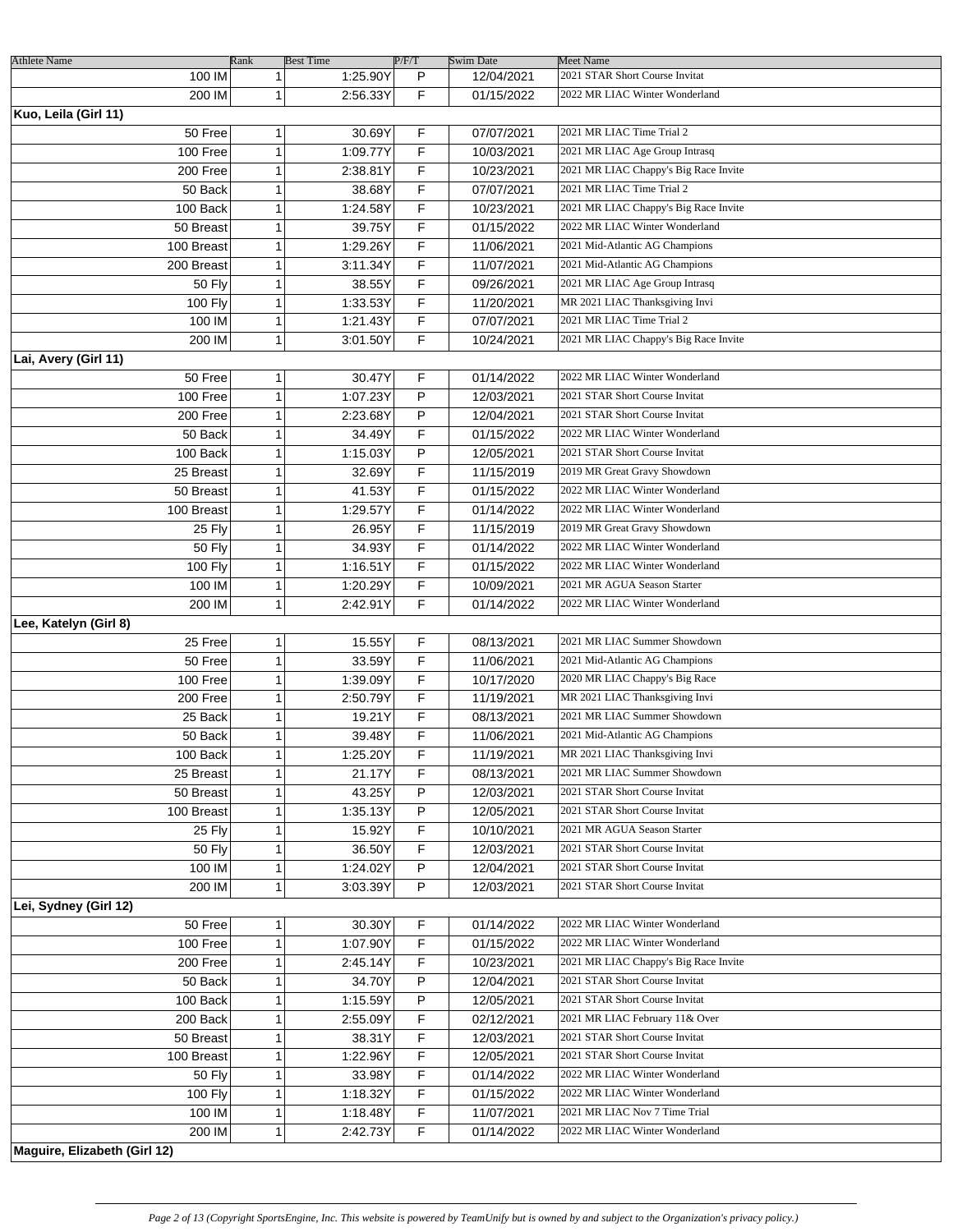| <b>Athlete Name</b><br>25 Free | Rank<br>$\mathbf{1}$ | <b>Best Time</b><br>19.50Y | P/F/T<br>F | Swim Date<br>10/06/2018 | Meet Name<br>2018 MR LIAC Saturday in Octob |
|--------------------------------|----------------------|----------------------------|------------|-------------------------|---------------------------------------------|
|                                |                      |                            |            |                         |                                             |
| 50 Free                        | 1                    | 32.59Y                     | F          | 11/07/2021              | 2021 MR LIAC Nov 7 Time Trial               |
| 100 Free                       | 1                    | 1:06.25Y                   | P          | 12/03/2021              | 2021 STAR Short Course Invitat              |
| 200 Free                       | 1                    | 2:23.94Y                   | P          | 12/04/2021              | 2021 STAR Short Course Invitat              |
| 500 Free                       | 1                    | 6:24.68Y                   | F          | 12/02/2021              | 2021 STAR Short Course Invitat              |
| 25 Back                        | 1                    | 25.38Y                     | F          | 10/06/2018              | 2018 MR LIAC Saturday in Octob              |
| 50 Back                        | 1                    | 38.51Y                     | F          | 01/24/2021              | 2021 MR LIAC Ready To Go Age G              |
| 100 Back                       | 1                    | 1:21.30Y                   | F          | 11/21/2021              | MR 2021 LIAC Thanksgiving Invi              |
| 25 Breast                      | 1                    | 25.01Y                     | F          | 03/04/2018              | 2018 MR Metro 8 & Under Champi              |
| 50 Breast                      | $\mathbf{1}$         | 41.75Y                     | F          | 11/21/2021              | MR 2021 LIAC Thanksgiving Invi              |
| 100 Breast                     | $\mathbf{1}$         | 1:24.57Y                   | P          | 12/05/2021              | 2021 STAR Short Course Invitat              |
| 25 Fly                         | $\mathbf{1}$         | 23.21Y                     | F          | 03/03/2018              | 2018 MR Metro 8 & Under Champi              |
| 50 Fly                         | $\mathbf{1}$         | 39.38Y                     | F          | 10/09/2021              | 2021 MR AGUA Season Starter                 |
| <b>100 Fly</b>                 | $\mathbf{1}$         | 1:20.47Y                   | F          | 11/20/2021              | MR 2021 LIAC Thanksgiving Invi              |
| 100 IM                         | 1                    | 1:18.46Y                   | F          | 11/07/2021              | 2021 MR LIAC Nov 7 Time Trial               |
| 200 IM                         | $\mathbf{1}$         | 2:40.45Y                   | P          | 12/03/2021              | 2021 STAR Short Course Invitat              |
| McCutchan, Kaitlin (Girl 9)    |                      |                            |            |                         |                                             |
|                                |                      |                            |            |                         | 2021 MR LIAC Time Trial 2                   |
| 25 Free                        | 1                    | 16.73Y                     | F          | 07/07/2021              |                                             |
| 50 Free                        | $\mathbf{1}$         | 35.70Y                     | F          | 01/14/2022              | 2022 MR LIAC Winter Wonderland              |
| 100 Free                       | 1                    | 1:18.19Y                   | F          | 01/15/2022              | 2022 MR LIAC Winter Wonderland              |
| 200 Free                       | 1                    | 2:52.80Y                   | F          | 11/19/2021              | MR 2021 LIAC Thanksgiving Invi              |
| 25 Back                        | $\mathbf{1}$         | 21.29Y                     | F          | 02/14/2021              | 2021 MR LIAC February AG Time               |
| 50 Back                        | 1                    | 40.88Y                     | F          | 01/15/2022              | 2022 MR LIAC Winter Wonderland              |
| 100 Back                       | 1                    | 1:32.50Y                   | P          | 12/05/2021              | 2021 STAR Short Course Invitat              |
| 25 Breast                      | $\mathbf{1}$         | 19.89Y                     | F          | 07/07/2021              | 2021 MR LIAC Time Trial 2                   |
| 50 Breast                      | 1                    | 42.75Y                     | P          | 12/03/2021              | 2021 STAR Short Course Invitat              |
| 100 Breast                     | 1                    | 1:33.66Y                   | F          | 12/05/2021              | 2021 STAR Short Course Invitat              |
| 25 Fly                         | 1                    | 18.07Y                     | F          | 07/07/2021              | 2021 MR LIAC Time Trial 2                   |
| <b>50 Fly</b>                  | 1                    | 38.87Y                     | F          | 01/14/2022              | 2022 MR LIAC Winter Wonderland              |
| 100 IM                         | 1                    | 1:28.38Y                   | P          | 12/04/2021              | 2021 STAR Short Course Invitat              |
| 200 IM                         | 1                    | 3:13.62Y                   | F          | 11/21/2021              | MR 2021 LIAC Thanksgiving Invi              |
| Park, Ava (Girl 10)            |                      |                            |            |                         |                                             |
| 50 Free                        | 1                    | 37.28Y                     | F          | 11/21/2021              | MR 2021 LIAC Thanksgiving Invi              |
| 100 Free                       | 1                    | 1:27.01Y                   | F          | 11/07/2021              | 2021 MR LIAC Nov 7 Time Trial               |
|                                |                      |                            | F          |                         |                                             |
| 200 Free                       | 1                    | 3:10.13Y                   |            | 10/24/2021              | 2021 MR LIAC Chappy's Big Race Invite       |
| 50 Back                        | $\mathbf{1}$         | 41.54Y                     | P          | 12/04/2021              | 2021 STAR Short Course Invitat              |
| 100 Back                       | 1                    | 1:29.23Y                   | P          | 12/05/2021              | 2021 STAR Short Course Invitat              |
| 50 Breast                      | $\mathbf{1}$         | 45.64Y                     | F          | 08/13/2021              | 2021 MR LIAC Summer Showdown                |
| 100 Breast                     | 1                    | 1:40.44Y                   | F          | 11/21/2021              | MR 2021 LIAC Thanksgiving Invi              |
| <b>50 Fly</b>                  | 1                    | 41.38Y                     | F          | 11/19/2021              | MR 2021 LIAC Thanksgiving Invi              |
| 100 IM                         | 1                    | 1:30.76Y                   | P          | 12/04/2021              | 2021 STAR Short Course Invitat              |
| 200 IM                         | 1                    | 3:10.14Y                   | F          | 11/21/2021              | MR 2021 LIAC Thanksgiving Invi              |
| Reda, Isabella (Girl 11)       |                      |                            |            |                         |                                             |
| 25 Free                        | 1                    | 19.97Y                     | F          | 03/02/2019              | 2019 MR Metro 8 & Under Champi              |
| 50 Free                        | 1                    | 32.84Y                     | F          | 11/20/2021              | MR 2021 LIAC Thanksgiving Invi              |
| 100 Free                       | 1                    | 1:11.90Y                   | F          | 01/15/2022              | 2022 MR LIAC Winter Wonderland              |
| 200 Free                       | 1                    | 2:43.71Y                   | F          | 10/23/2021              | 2021 MR LIAC Chappy's Big Race Invite       |
| 25 Back                        | 1                    | 22.11Y                     | F          | 03/02/2019              | 2019 MR Metro 8 & Under Champi              |
| 50 Back                        | 1                    | 38.28Y                     | F          | 01/15/2022              | 2022 MR LIAC Winter Wonderland              |
| 100 Back                       | 1                    | 1:23.15Y                   | F          | 01/14/2022              | 2022 MR LIAC Winter Wonderland              |
| 25 Breast                      | 1                    | 23.67Y                     | F          | 03/03/2019              | 2019 MR Metro 8 & Under Champi              |
|                                |                      |                            | F          |                         | 2022 MR LIAC Winter Wonderland              |
| 50 Breast                      | 1                    | 41.79Y                     |            | 01/15/2022              |                                             |
| 100 Breast                     | 1                    | 1:30.46Y                   | F          | 11/07/2021              | 2021 MR LIAC Nov 7 Time Trial               |
| 200 Breast                     | 1                    | 3:15.70Y                   | F          | 12/11/2021              | 2021 BAC Holiday Splash                     |
| 25 Fly                         | 1                    | 23.86Y                     | F          | 03/02/2019              | 2019 MR Metro 8 & Under Champi              |
| <b>50 Fly</b>                  | 1                    | 39.89Y                     | F          | 01/14/2022              | 2022 MR LIAC Winter Wonderland              |
| <b>100 Fly</b>                 | 1                    | 1:31.21Y                   | F          | 11/20/2021              | MR 2021 LIAC Thanksgiving Invi              |
| 100 IM                         | 1                    | 1:24.70Y                   | F          | 10/09/2021              | 2021 MR AGUA Season Starter                 |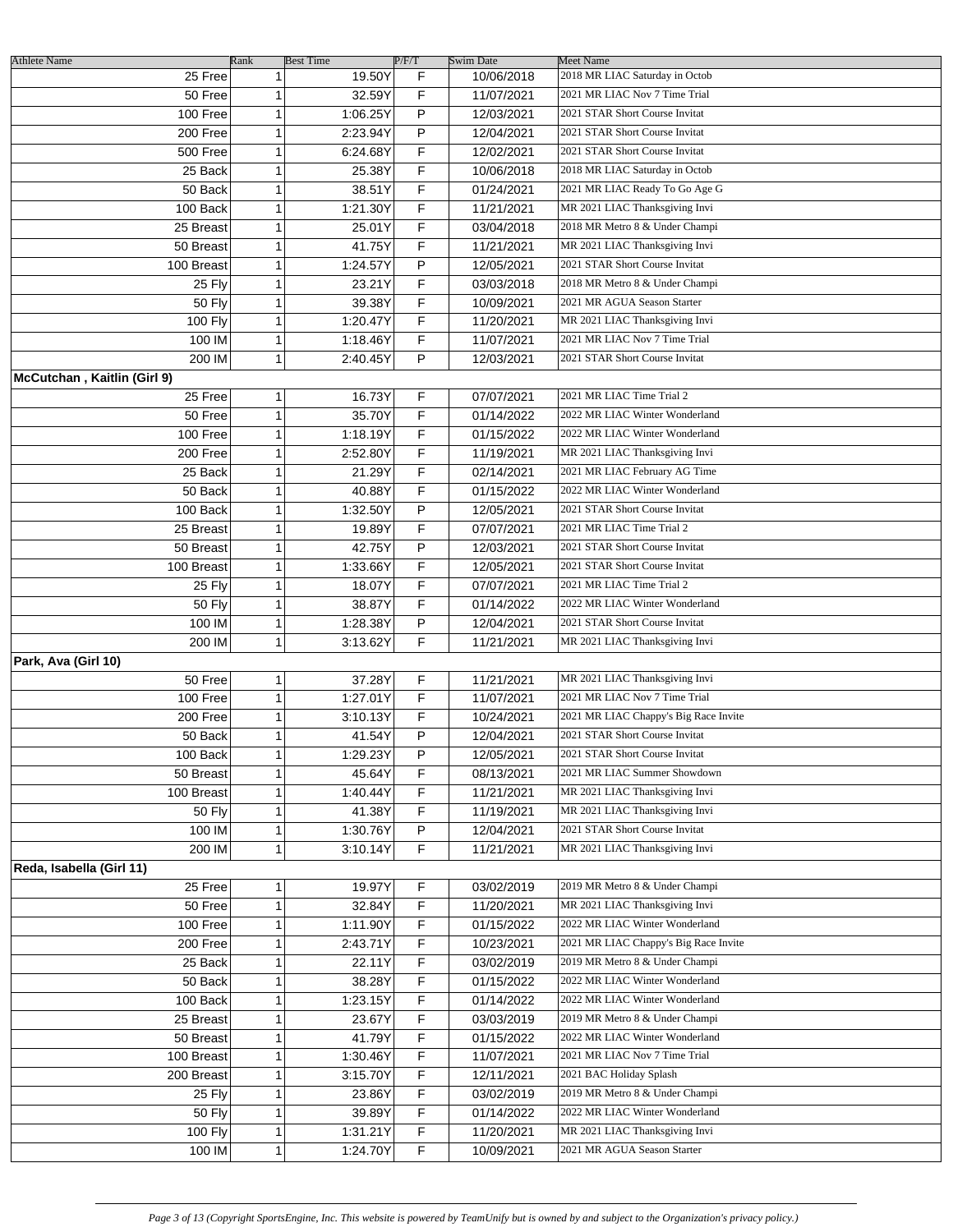| <b>Athlete Name</b>              | Rank         | <b>Best Time</b> | P/F/T | <b>Swim Date</b> | Meet Name                             |
|----------------------------------|--------------|------------------|-------|------------------|---------------------------------------|
| 200 IM<br>Ryzhikov, Mia (Girl 9) | $\mathbf{1}$ | 2:59.65Y         | F     | 01/14/2022       | 2022 MR LIAC Winter Wonderland        |
| 25 Free                          | 1            | 15.83Y           | F.    | 08/13/2021       | 2021 MR LIAC Summer Showdown          |
| 50 Free                          | 1            | 33.86Y           | P     | 12/05/2021       | 2021 STAR Short Course Invitat        |
| 100 Free                         | 1            | 1:15.76Y         | F     | 01/15/2022       | 2022 MR LIAC Winter Wonderland        |
| 200 Free                         | $\mathbf{1}$ | 2:45.00Y         | F     | 11/19/2021       | MR 2021 LIAC Thanksgiving Invi        |
| 25 Back                          | 1            | 19.03Y           | F     | 10/10/2021       | 2021 MR AGUA Season Starter           |
| 50 Back                          | 1            | 40.13Y           | F     | 11/21/2021       | MR 2021 LIAC Thanksgiving Invi        |
| 100 Back                         | 1            | 1:23.99Y         | F     | 12/05/2021       | 2021 STAR Short Course Invitat        |
| 25 Breast                        | $\mathbf{1}$ | 25.46Y           | F     | 01/24/2021       | 2021 MR LIAC Ready To Go Age G        |
| 50 Breast                        | $\mathbf{1}$ | 48.67Y           | F     | 01/15/2022       | 2022 MR LIAC Winter Wonderland        |
| 100 Breast                       | $\mathbf{1}$ | 1:44.62Y         | F     | 01/14/2022       | 2022 MR LIAC Winter Wonderland        |
| 25 Fly                           | $\mathbf{1}$ | 18.33Y           | F.    | 08/13/2021       | 2021 MR LIAC Summer Showdown          |
| 50 Fly                           | $\mathbf{1}$ | 36.07Y           | F.    | 12/03/2021       | 2021 STAR Short Course Invitat        |
| 100 IM                           | $\mathbf{1}$ | 1:27.40Y         | F.    | 10/10/2021       | 2021 MR AGUA Season Starter           |
| 200 IM                           | $\mathbf{1}$ | 2:57.10Y         | F     | 01/15/2022       | 2022 MR LIAC Winter Wonderland        |
| Sanchez, Eliana (Girl 10)        |              |                  |       |                  |                                       |
| 50 Free                          | 1            | 35.60Y           | F.    | 11/07/2021       | 2021 MR LIAC Nov 7 Time Trial         |
| 100 Free                         | $\mathbf{1}$ | 1:18.13Y         | F     | 11/19/2021       | MR 2021 LIAC Thanksgiving Invi        |
| 200 Free                         | 1            | 2:52.31Y         | P     | 12/04/2021       | 2021 STAR Short Course Invitat        |
| 50 Back                          | 1            | 40.35Y           | P     | 12/04/2021       | 2021 STAR Short Course Invitat        |
| 100 Back                         | 1            | 1:25.43Y         | F     | 10/24/2021       | 2021 MR LIAC Chappy's Big Race Invite |
| 50 Breast                        | $\mathbf{1}$ | 46.63Y           | F     | 10/24/2021       | 2021 MR LIAC Chappy's Big Race Invite |
| 100 Breast                       | $\mathbf{1}$ | 1:41.46Y         | P     | 12/05/2021       | 2021 STAR Short Course Invitat        |
| <b>50 Fly</b>                    | $\mathbf{1}$ | 44.79Y           | F     | 11/19/2021       | MR 2021 LIAC Thanksgiving Invi        |
| 100 IM                           | $\mathbf{1}$ | 1:29.04Y         | P     | 12/04/2021       | 2021 STAR Short Course Invitat        |
| Simons, Audrey (Girl 9)          |              |                  |       |                  |                                       |
| 25 Free                          | 1            | 17.54Y           | F     | 03/13/2021       | 2021 MR LIAC Virtual Champions        |
| 50 Free                          | 1            | 35.37Y           | P     | 12/05/2021       | 2021 STAR Short Course Invitat        |
| 100 Free                         | 1            | 1:18.12Y         | F     | 01/15/2022       | 2022 MR LIAC Winter Wonderland        |
| 200 Free                         | 1            | 2:46.97Y         | F     | 11/19/2021       | MR 2021 LIAC Thanksgiving Invi        |
| 25 Back                          | 1            | 21.49Y           | F     | 03/14/2021       | 2021 MR LIAC Virtual Champions        |
| 50 Back                          | 1            | 40.46Y           | P     | 12/04/2021       | 2021 STAR Short Course Invitat        |
| 100 Back                         | 1            | 1:27.30Y         | F     | 11/06/2021       | 2021 Mid-Atlantic AG Champions        |
| 25 Breast                        | 1            | 21.85Y           | F     | 03/14/2021       | 2021 MR LIAC Virtual Champions        |
| 50 Breast                        | $\mathbf{1}$ | 42.87Y           | F     | 11/19/2021       | MR 2021 LIAC Thanksgiving Invi        |
| 100 Breast                       | 1            | 1:32.27Y         | F     | 12/05/2021       | 2021 STAR Short Course Invitat        |
| 25 Fly                           | $\mathbf{1}$ | 21.48Y           | F     | 10/18/2020       | 2020 MR LIAC Chappy's Big Race        |
| 50 Fly                           | 1            | 40.57Y           | F     | 11/06/2021       | 2021 Mid-Atlantic AG Champions        |
| 100 IM                           | 1            | 1:24.02Y         | F     | 12/04/2021       | 2021 STAR Short Course Invitat        |
| 200 IM                           | 1            | 2:59.08Y         | F     | 01/15/2022       | 2022 MR LIAC Winter Wonderland        |
| Tom, Veronica (Girl 12)          |              |                  |       |                  |                                       |
| 50 Free                          | 1            | 30.25Y           | P     | 12/05/2021       | 2021 STAR Short Course Invitat        |
| 100 Free                         | 1            | 1:05.61Y         | F     | 11/21/2021       | MR 2021 LIAC Thanksgiving Invi        |
| 200 Free                         | 1            | 2:43.87Y         | F     | 10/18/2020       | 2020 MR LIAC Chappy's Big Race        |
| 500 Free                         | 1            | 6:50.34Y         | F     | 11/20/2021       | MR 2021 LIAC Thanksgiving Invi        |
| 50 Back                          | 1            | 34.47Y           | P     | 12/04/2021       | 2021 STAR Short Course Invitat        |
| 100 Back                         | 1            | 1:13.28Y         | P     | 12/05/2021       | 2021 STAR Short Course Invitat        |
| 50 Breast                        | 1            | 36.34Y           | F     | 12/03/2021       | 2021 STAR Short Course Invitat        |
| 100 Breast                       | 1            | 1:18.05Y         | F     | 12/05/2021       | 2021 STAR Short Course Invitat        |
| 200 Breast                       | 1            | 3:06.80Y         | F     | 02/14/2021       | 2021 MR LIAC February AG Time         |
| <b>50 Fly</b>                    | 1            | 32.66Y           | F     | 09/26/2021       | 2021 MR LIAC Age Group Intrasq        |
| 100 Fly                          | 1            | 1:18.23Y         | F     | 11/20/2021       | MR 2021 LIAC Thanksgiving Invi        |
| 100 IM                           | 1            | 1:12.69Y         | P     | 12/04/2021       | 2021 STAR Short Course Invitat        |
| 200 IM                           | 1            | 2:47.39Y         | F     | 10/24/2021       | 2021 MR LIAC Chappy's Big Race Invite |
| Tom, Victory (Girl 12)           |              |                  |       |                  |                                       |
| 50 Free                          | 1            | 29.85Y           | P     | 12/05/2021       | 2021 STAR Short Course Invitat        |
| 100 Free                         | 1            | 1:05.52Y         | F     | 11/21/2021       | MR 2021 LIAC Thanksgiving Invi        |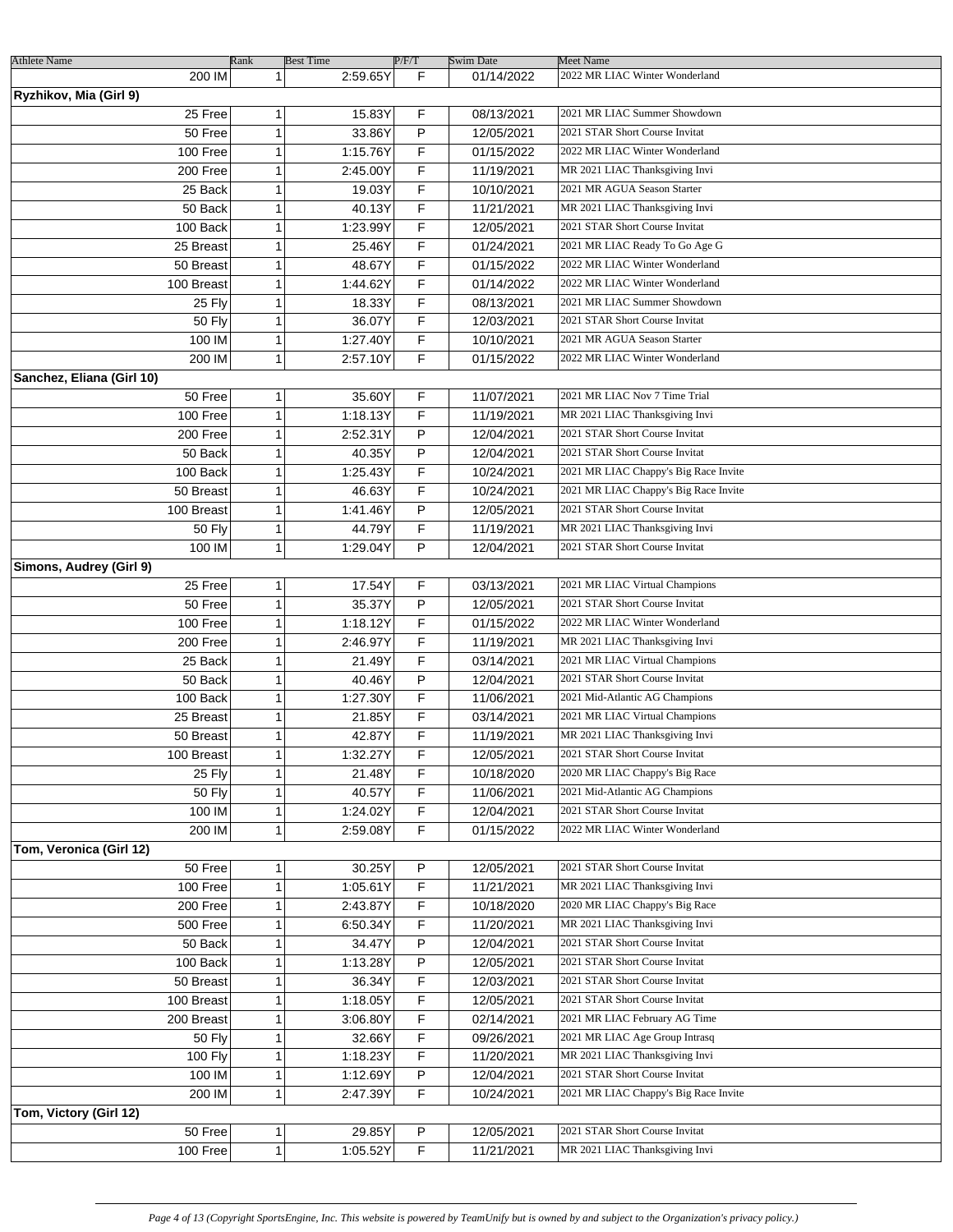| <b>Athlete Name</b>   | Rank         | <b>Best Time</b> | P/F/T | Swim Date  | <b>Meet Name</b>                      |
|-----------------------|--------------|------------------|-------|------------|---------------------------------------|
| 200 Free              | 1            | 2:32.41Y         | F     | 10/23/2021 | 2021 MR LIAC Chappy's Big Race Invite |
| 500 Free              | 1            | 6:41.91Y         | F     | 11/20/2021 | MR 2021 LIAC Thanksgiving Invi        |
| 50 Back               | 1            | 34.54Y           | P     | 12/04/2021 | 2021 STAR Short Course Invitat        |
| 100 Back              | 1            | 1:15.10Y         | P     | 12/05/2021 | 2021 STAR Short Course Invitat        |
| 50 Breast             | 1            | 38.89Y           | F     | 11/21/2021 | MR 2021 LIAC Thanksgiving Invi        |
| 100 Breast            | 1            | 1:23.88Y         | P     | 12/05/2021 | 2021 STAR Short Course Invitat        |
| 200 Breast            | $\mathbf{1}$ | 3:08.42Y         | F     | 02/14/2021 | 2021 MR LIAC February AG Time         |
| <b>50 Fly</b>         | $\mathbf{1}$ | 33.67Y           | F     | 11/07/2021 | 2021 MR LIAC Nov 7 Time Trial         |
|                       |              |                  | F     |            | MR 2021 LIAC Thanksgiving Invi        |
| <b>100 Fly</b>        | 1            | 1:19.36Y         |       | 11/20/2021 |                                       |
| 100 IM                | 1            | 1:13.99Y         | P     | 12/04/2021 | 2021 STAR Short Course Invitat        |
| 200 IM                | 1            | 2:44.67Y         | F     | 10/03/2021 | 2021 MR LIAC Age Group Intrasq        |
| Wang, Emily (Girl 10) |              |                  |       |            |                                       |
| 25 Free               | 1            | 20.35Y           | F     | 03/07/2020 | 2020 MR Metro 8 & Under Champi        |
| 50 Free               | 1            | 31.65Y           | F     | 01/14/2022 | 2022 MR LIAC Winter Wonderland        |
| 100 Free              | 1            | 1:10.37Y         | F     | 01/15/2022 | 2022 MR LIAC Winter Wonderland        |
| 200 Free              | 1            | 2:35.82Y         | F     | 11/19/2021 | MR 2021 LIAC Thanksgiving Invi        |
| 500 Free              | 1            | 7:19.77Y         | F     | 11/21/2021 | MR 2021 LIAC Thanksgiving Invi        |
| 25 Back               | 1            | 22.99Y           | F     | 03/07/2020 | 2020 MR Metro 8 & Under Champi        |
| 50 Back               | 1            | 36.64Y           | F     | 01/15/2022 | 2022 MR LIAC Winter Wonderland        |
| 100 Back              | 1            | 1:15.10Y         | F     | 01/14/2022 | 2022 MR LIAC Winter Wonderland        |
| 25 Breast             | 1            | 23.59Y           | F     | 03/08/2020 | 2020 MR Metro 8 & Under Champi        |
| 50 Breast             | 1            | 38.28Y           | F     | 01/15/2022 | 2022 MR LIAC Winter Wonderland        |
| 100 Breast            | 1            | 1:22.15Y         | F     | 01/14/2022 | 2022 MR LIAC Winter Wonderland        |
|                       | 1            |                  | F     |            | 2019 MR LIAC A Saturday in Nov        |
| 25 Fly                |              | 27.57Y           |       | 11/16/2019 |                                       |
| 50 Fly                | 1            | 39.61Y           | F     | 11/19/2021 | MR 2021 LIAC Thanksgiving Invi        |
| 100 Fly               | 1            | 1:30.01Y         | F     | 11/21/2021 | MR 2021 LIAC Thanksgiving Invi        |
| 100 IM                | 1            | 1:20.64Y         | F     | 11/07/2021 | 2021 Mid-Atlantic AG Champions        |
| 200 IM                | 1            | 2:44.19Y         | F     | 01/15/2022 | 2022 MR LIAC Winter Wonderland        |
| Wang, Yihan (Girl 11) |              |                  |       |            |                                       |
| 25 Free               | 1            | 20.09Y           | F     | 11/10/2018 | 2018 MR A Saturday in November        |
| 50 Free               | 1            | 30.86Y           | F     | 10/23/2021 | 2021 MR LIAC Chappy's Big Race Invite |
| 100 Free              | 1            | 56.14YL          | F     | 12/06/2019 | 2019 STAR Short Course Invitat        |
| 200 Free              | 1            | 2:37.59Y         | F     | 10/23/2021 | 2021 MR LIAC Chappy's Big Race Invite |
| 25 Back               | 1            | 22.64Y           | F     | 10/06/2018 | 2018 MR LIAC Saturday in Octob        |
| 50 Back               | 1            | 38.93Y           | F     | 10/10/2021 | 2021 MR AGUA Season Starter           |
| 100 Back              | 1            | 1:24.52Y         | F     | 01/14/2022 | 2022 MR LIAC Winter Wonderland        |
| 25 Breast             | 1            | 25.93Y           | F     | 03/03/2019 | 2019 MR Metro 8 & Under Champi        |
| 50 Breast             | 1            | 40.02Y           | F     | 11/07/2021 | 2021 MR LIAC Nov 7 Time Trial         |
| 100 Breast            | 1            | 1:26.36Y         | F     | 11/07/2021 | 2021 MR LIAC Nov 7 Time Trial         |
| 25 Fly                | 1            | 23.41Y           | F     | 11/10/2018 | 2018 MR A Saturday in November        |
|                       |              |                  | F     |            |                                       |
| <b>50 Fly</b>         | 1            | 34.35Y           |       | 11/07/2021 | 2021 MR LIAC Nov 7 Time Trial         |
| 100 Fly               | 1            | 1:23.44Y         | F     | 01/15/2022 | 2022 MR LIAC Winter Wonderland        |
| 100 IM                | 1            | 1:18.65Y         | F     | 11/07/2021 | 2021 MR LIAC Nov 7 Time Trial         |
| 200 IM                | 1            | 2:53.15Y         | F     | 10/24/2021 | 2021 MR LIAC Chappy's Big Race Invite |
| Wu, Georgia (Girl 11) |              |                  |       |            |                                       |
| 50 Free               | 1            | 33.87Y           | P     | 12/05/2021 | 2021 STAR Short Course Invitat        |
| 100 Free              | 1            | 1:11.26Y         | F     | 01/15/2022 | 2022 MR LIAC Winter Wonderland        |
| 200 Free              | 1            | 2:38.72Y         | P     | 12/04/2021 | 2021 STAR Short Course Invitat        |
| 500 Free              | 1            | 7:04.42Y         | F     | 11/21/2021 | MR 2021 LIAC Thanksgiving Invi        |
| 50 Back               | 1            | 38.50Y           | F     | 12/04/2021 | 2021 STAR Short Course Invitat        |
| 100 Back              | 1            | 1:21.73Y         | F     | 01/14/2022 | 2022 MR LIAC Winter Wonderland        |
| 25 Breast             | 1            | 33.48Y           | F     | 11/15/2019 | 2019 MR Great Gravy Showdown          |
| 50 Breast             | 1            | 45.27Y           | P     | 12/03/2021 | 2021 STAR Short Course Invitat        |
| 100 Breast            | 1            | 1:37.68Y         | P     | 12/05/2021 | 2021 STAR Short Course Invitat        |
|                       | 1            |                  | F     |            | 2019 MR Great Gravy Showdown          |
| 25 Fly                |              | 30.50Y           |       | 11/15/2019 |                                       |
| <b>50 Fly</b>         | 1            | 37.18Y           | F     | 08/13/2021 | 2021 MR LIAC Summer Showdown          |
| 100 Fly               | 1            | 1:29.54Y         | F     | 01/15/2022 | 2022 MR LIAC Winter Wonderland        |
| 100 IM                | 1            | 1:21.80Y         | F     | 10/03/2021 | 2021 MR LIAC Age Group Intrasq        |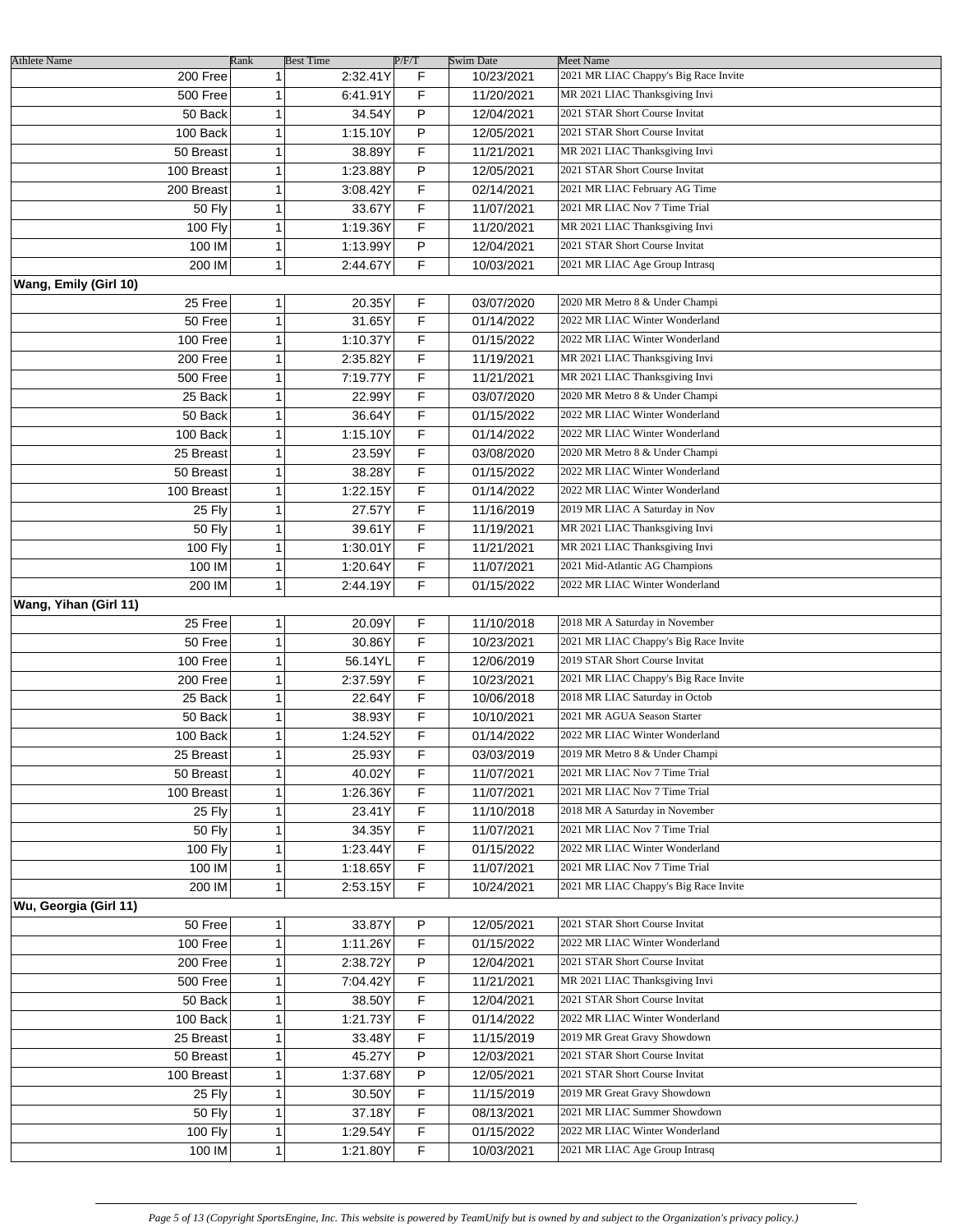| <b>Athlete Name</b>           | Rank         | <b>Best Time</b> | P/F/T | <b>Swim Date</b> | Meet Name                             |
|-------------------------------|--------------|------------------|-------|------------------|---------------------------------------|
| 200 IM                        | $\mathbf{1}$ | 2:56.94Y         | F     | 01/14/2022       | 2022 MR LIAC Winter Wonderland        |
| Wu, Morgan (Girl 8)           |              |                  |       |                  |                                       |
| 25 Free                       | 1            | 16.46Y           | F     | 08/13/2021       | 2021 MR LIAC Summer Showdown          |
| 50 Free                       | $\mathbf{1}$ | 34.54YL          | F     | 12/05/2021       | 2021 STAR Short Course Invitat        |
| 100 Free                      | $\mathbf{1}$ | 1:13.42Y         | F     | 01/15/2022       | 2022 MR LIAC Winter Wonderland        |
| 200 Free                      | $\mathbf{1}$ | 2:41.15Y         | P     | 12/04/2021       | 2021 STAR Short Course Invitat        |
| 25 Back                       | 1            | 18.59Y           | F.    | 10/10/2021       | 2021 MR AGUA Season Starter           |
| 50 Back                       | 1            | 37.77Y           | F     | 01/15/2022       | 2022 MR LIAC Winter Wonderland        |
| 100 Back                      | 1            | 1:21.80Y         | F     | 01/14/2022       | 2022 MR LIAC Winter Wonderland        |
| 25 Breast                     | 1            | 22.28Y           | F     | 08/13/2021       | 2021 MR LIAC Summer Showdown          |
| 50 Breast                     | 1            | 45.12Y           | P     | 12/03/2021       | 2021 STAR Short Course Invitat        |
| 100 Breast                    | 1            | 1:36.95Y         | F     | 11/06/2021       | 2021 Mid-Atlantic AG Champions        |
|                               | $\mathbf{1}$ | 18.44Y           | F     |                  | 2021 MR LIAC Time Trial 2             |
| 25 Fly                        | $\mathbf{1}$ | 35.88Y           | F     | 07/07/2021       | 2021 STAR Short Course Invitat        |
| 50 Fly                        |              |                  | P     | 12/03/2021       | 2021 STAR Short Course Invitat        |
| 100 IM                        | $\mathbf{1}$ | 1:24.54Y         |       | 12/04/2021       |                                       |
| 200 IM                        | $\mathbf{1}$ | 2:58.34Y         | F.    | 01/15/2022       | 2022 MR LIAC Winter Wonderland        |
| Bregman, Nathan (Boy 11)      |              |                  |       |                  |                                       |
| 25 Free                       | $\mathbf{1}$ | 19.90Y           | F     | 11/10/2018       | 2018 MR A Saturday in November        |
| 50 Free                       | 1            | 29.50Y           | F     | 12/11/2021       | 2021 BAC Holiday Splash               |
| 100 Free                      | 1            | 1:04.35Y         | F     | 11/07/2021       | 2021 Mid-Atlantic AG Champions        |
| 200 Free                      | 1            | 2:20.69Y         | F     | 12/11/2021       | 2021 BAC Holiday Splash               |
| 500 Free                      | 1            | 6:26.78Y         | F     | 11/20/2021       | MR 2021 LIAC Thanksgiving Invi        |
| 25 Back                       | 1            | 23.86Y           | F     | 03/02/2019       | 2019 MR Metro 8 & Under Champi        |
| 50 Back                       | $\mathbf{1}$ | 37.50Y           | F     | 01/15/2022       | 2022 MR LIAC Winter Wonderland        |
| 100 Back                      | $\mathbf{1}$ | 1:17.16Y         | F     | 01/14/2022       | 2022 MR LIAC Winter Wonderland        |
| 200 Back                      | $\mathbf{1}$ | 2:56.36Y         | F     | 12/11/2021       | 2021 BAC Holiday Splash               |
| 25 Breast                     | $\mathbf{1}$ | 26.48Y           | F     | 03/03/2019       | 2019 MR Metro 8 & Under Champi        |
| 50 Breast                     | $\mathbf{1}$ | 40.29Y           | F     | 11/21/2021       | MR 2021 LIAC Thanksgiving Invi        |
| 100 Breast                    | 1            | 1:29.64Y         | F     | 10/10/2021       | 2021 MR AGUA Season Starter           |
| 200 Breast                    | 1            | 3:11.17Y         | F     | 11/07/2021       | 2021 Mid-Atlantic AG Champions        |
| 25 Fly                        | 1            | 25.10Y           | F.    | 03/02/2019       | 2019 MR Metro 8 & Under Champi        |
| 50 Fly                        | 1            | 32.72Y           | F     | 11/21/2021       | MR 2021 LIAC Thanksgiving Invi        |
| 100 Fly                       | 1            | 1:17.27Y         | F     | 11/20/2021       | MR 2021 LIAC Thanksgiving Invi        |
| 100 IM                        | 1            | 1:15.53Y         | F.    | 12/12/2021       | 2021 BAC Holiday Splash               |
| 200 IM                        | 1            | 2:39.07Y         | F.    | 12/12/2021       | 2021 BAC Holiday Splash               |
| Brennan, Christopher (Boy 10) |              |                  |       |                  |                                       |
| 25 Free                       | 1            | 18.67Y           | F     | 01/19/2020       | 2020 MR NFS Dr. Martin Luther         |
| 50 Free                       | 1            | 33.09Y           | F     | 01/14/2022       | 2022 MR LIAC Winter Wonderland        |
| 100 Free                      | 1            | 1:15.51Y         | F     | 01/15/2022       | 2022 MR LIAC Winter Wonderland        |
| 200 Free                      | 1            | 2:46.58Y         | F     | 10/24/2021       | 2021 MR LIAC Chappy's Big Race Invite |
| 500 Free                      | 1            | 7:29.19Y         | F     | 11/21/2021       | MR 2021 LIAC Thanksgiving Invi        |
| 25 Back                       | $\mathbf{1}$ | 22.64Y           | F     | 10/05/2019       | 2019 MR LIAC Saturday in Octob        |
| 50 Back                       | $\mathbf{1}$ | 38.67Y           | F.    | 01/15/2022       | 2022 MR LIAC Winter Wonderland        |
| 100 Back                      | 1            | 1:25.76Y         | F     | 01/14/2022       | 2022 MR LIAC Winter Wonderland        |
| 25 Breast                     | 1            | 24.00Y           | F.    | 01/19/2020       | 2020 MR NFS Dr. Martin Luther         |
| 50 Breast                     | 1            | 42.67Y           | F.    | 12/03/2021       | 2021 STAR Short Course Invitat        |
| 100 Breast                    | 1            | 1:33.10Y         | F     | 12/05/2021       | 2021 STAR Short Course Invitat        |
| 25 Fly                        | 1            | 22.25Y           | F     | 01/18/2020       | 2020 MR NFS Dr. Martin Luther         |
| 50 Fly                        | 1            | 40.25Y           | F     | 09/26/2021       | 2021 MR LIAC Age Group Intrasq        |
| 100 IM                        | 1            | 1:25.60Y         | P     | 12/04/2021       | 2021 STAR Short Course Invitat        |
|                               |              |                  |       |                  |                                       |
| 200 IM                        | $\mathbf{1}$ | 3:03.52Y         | F     | 11/21/2021       | MR 2021 LIAC Thanksgiving Invi        |
| Chang, Caiden (Boy 12)        |              |                  |       |                  |                                       |
| 50 Free                       | 1            | 30.93Y           | F     | 12/11/2021       | 2021 BAC Holiday Splash               |
| 100 Free                      | $\mathbf{1}$ | 1:07.55Y         | F     | 11/21/2021       | MR 2021 LIAC Thanksgiving Invi        |
| 200 Free                      | $\mathbf{1}$ | 2:33.09Y         | F     | 01/14/2022       | 2022 MR LIAC Winter Wonderland        |
| 50 Back                       | $\mathbf{1}$ | 33.89Y           | F     | 01/15/2022       | 2022 MR LIAC Winter Wonderland        |
| 100 Back                      | $\mathbf{1}$ | 1:16.19Y         | F     | 12/11/2021       | 2021 BAC Holiday Splash               |
| 200 Back                      | 1            | 2:47.79Y         | F     | 12/11/2021       | 2021 BAC Holiday Splash               |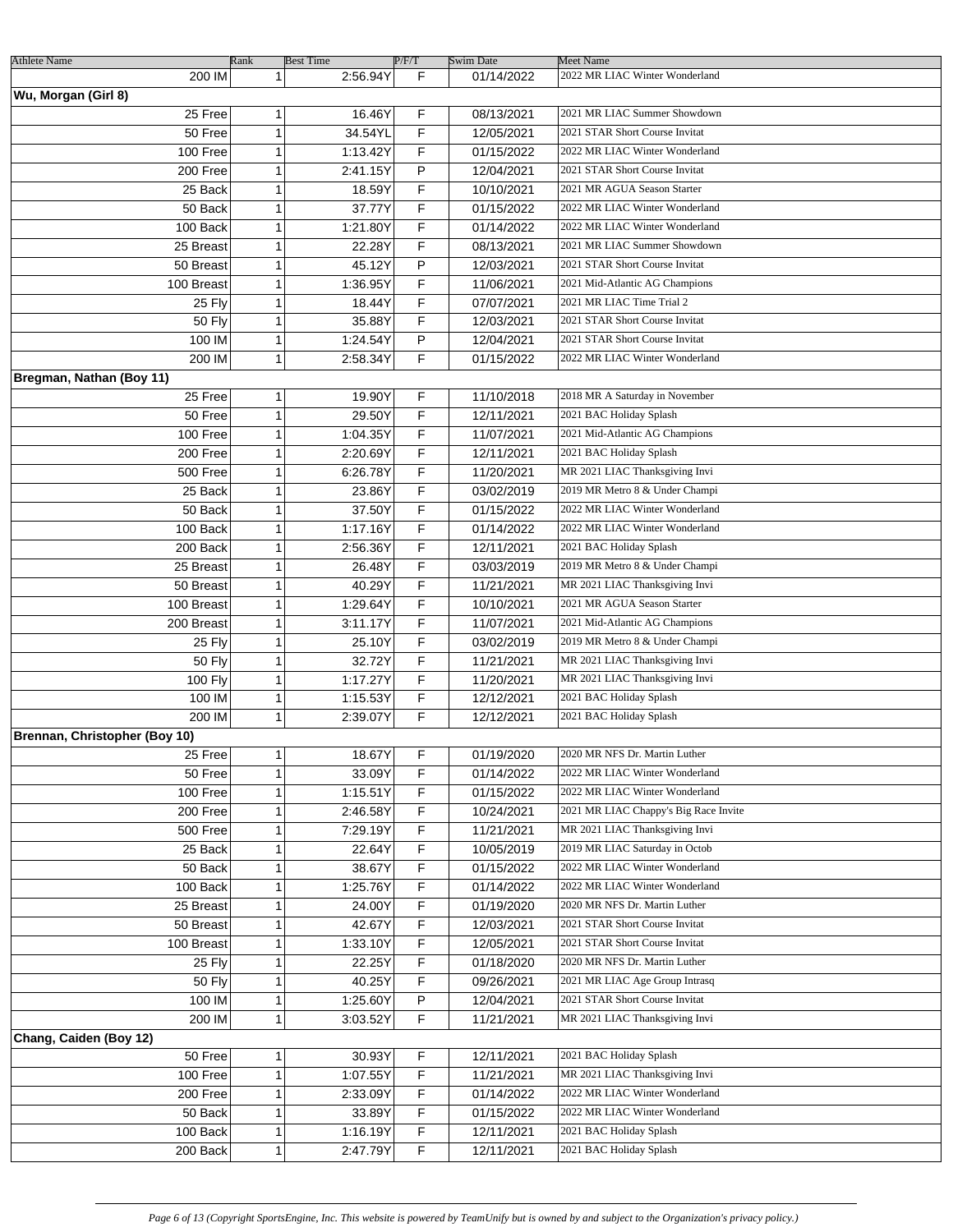| <b>Athlete Name</b>        | Rank         | <b>Best Time</b> | P/F/T | Swim Date  | <b>Meet Name</b>                      |
|----------------------------|--------------|------------------|-------|------------|---------------------------------------|
| 50 Breast                  | 1            | 37.76Y           | F     | 09/26/2021 | 2021 MR LIAC Age Group Intrasq        |
| 100 Breast                 | 1            | 1:22.84Y         | F     | 01/14/2022 | 2022 MR LIAC Winter Wonderland        |
| 50 Fly                     | 1            | 33.99Y           | F     | 01/14/2022 | 2022 MR LIAC Winter Wonderland        |
|                            | 1            | 1:16.10Y         | F     | 11/20/2021 | MR 2021 LIAC Thanksgiving Invi        |
| <b>100 Fly</b>             |              |                  |       |            |                                       |
| 100 IM                     | $\mathbf{1}$ | 1:18.40Y         | F     | 12/12/2021 | 2021 BAC Holiday Splash               |
| 200 IM                     | $\mathbf{1}$ | 2:44.22Y         | F     | 12/12/2021 | 2021 BAC Holiday Splash               |
| Cheung, Ethan (Boy 11)     |              |                  |       |            |                                       |
| 50 Free                    | $\mathbf{1}$ | 31.04Y           | F     | 01/14/2022 | 2022 MR LIAC Winter Wonderland        |
| 100 Free                   | $\mathbf{1}$ | 1:09.55Y         | F     | 01/15/2022 | 2022 MR LIAC Winter Wonderland        |
| 200 Free                   | $\mathbf{1}$ | 2:40.70Y         | F.    | 10/23/2021 | 2021 MR LIAC Chappy's Big Race Invite |
| 50 Back                    | $\mathbf{1}$ | 40.21Y           | F     | 11/20/2021 | MR 2021 LIAC Thanksgiving Invi        |
| 100 Back                   | $\mathbf{1}$ | 1:22.64Y         | F     | 11/21/2021 | MR 2021 LIAC Thanksgiving Invi        |
|                            |              |                  |       |            |                                       |
| 50 Breast                  | 1            | 42.13Y           | F.    | 11/07/2021 | 2021 MR LIAC Nov 7 Time Trial         |
| 100 Breast                 | 1            | 1:31.62Y         | F     | 10/24/2021 | 2021 MR LIAC Chappy's Big Race Invite |
| 200 Breast                 | 1            | 3:11.00Y         | F     | 12/11/2021 | 2021 BAC Holiday Splash               |
| <b>50 Fly</b>              | $\mathbf{1}$ | 35.84Y           | F     | 11/21/2021 | MR 2021 LIAC Thanksgiving Invi        |
| <b>100 Fly</b>             | 1            | 1:21.66Y         | F     | 01/15/2022 | 2022 MR LIAC Winter Wonderland        |
| 100 IM                     | 1            | 1:21.91Y         | F.    | 12/12/2021 | 2021 BAC Holiday Splash               |
| 200 IM                     | $\mathbf{1}$ | 2:51.67Y         | F     | 01/14/2022 | 2022 MR LIAC Winter Wonderland        |
| Deneen, James (Boy 11)     |              |                  |       |            |                                       |
|                            |              |                  |       |            | 2019 MR Metro 8 & Under Champi        |
| 25 Free                    | $\mathbf{1}$ | 23.08Y           | F     | 03/02/2019 |                                       |
| 50 Free                    | $\mathbf{1}$ | 33.50Y           | F     | 01/14/2022 | 2022 MR LIAC Winter Wonderland        |
| 100 Free                   | $\mathbf{1}$ | 1:14.28Y         | F.    | 01/15/2022 | 2022 MR LIAC Winter Wonderland        |
| 200 Free                   | $\mathbf{1}$ | 2:43.65Y         | F.    | 01/14/2022 | 2022 MR LIAC Winter Wonderland        |
| 25 Back                    | $\mathbf{1}$ | 28.35Y           | F.    | 03/02/2019 | 2019 MR Metro 8 & Under Champi        |
| 50 Back                    | 1            | 40.52Y           | F     | 01/15/2022 | 2022 MR LIAC Winter Wonderland        |
| 100 Back                   | 1            | 1:27.81Y         | F     | 11/07/2021 | 2021 MR LIAC Nov 7 Time Trial         |
| 25 Breast                  | 1            | 32.15Y           | F     | 03/03/2019 | 2019 MR Metro 8 & Under Champi        |
|                            |              |                  | F     |            | 2021 MR LIAC Nov 7 Time Trial         |
| 50 Breast                  | $\mathbf{1}$ | 40.18Y           |       | 11/07/2021 |                                       |
| 100 Breast                 | $\mathbf{1}$ | 1:27.50Y         | F     | 01/14/2022 | 2022 MR LIAC Winter Wonderland        |
| <b>50 Fly</b>              | 1            | 53.58Y           | F     | 11/21/2020 | 2020 MR Thanksgiving Invite           |
| 100 IM                     | $\mathbf{1}$ | 1:25.84Y         | F     | 11/07/2021 | 2021 MR LIAC Nov 7 Time Trial         |
| Goncalves, Daniel (Boy 11) |              |                  |       |            |                                       |
| 50 Free                    | 1            | 34.09Y           | F     | 11/07/2021 | 2021 MR LIAC Nov 7 Time Trial         |
| 100 Free                   | 1            | 1:12.40Y         | F     | 01/15/2022 | 2022 MR LIAC Winter Wonderland        |
| 200 Free                   | $\mathbf{1}$ | 2:50.68Y         | F.    | 01/14/2022 | 2022 MR LIAC Winter Wonderland        |
|                            |              |                  |       |            | 2022 MR LIAC Winter Wonderland        |
| 50 Back                    | 1            | 38.64Y           | F     | 01/15/2022 |                                       |
| 100 Back                   | $\mathbf{1}$ | 1:26.06Y         | F     | 01/14/2022 | 2022 MR LIAC Winter Wonderland        |
| 50 Breast                  | 1            | 41.80Y           | F     | 11/07/2021 | 2021 MR LIAC Nov 7 Time Trial         |
| 100 Breast                 | 1            | 1:35.69Y         | F     | 11/20/2021 | MR 2021 LIAC Thanksgiving Invi        |
| <b>50 Fly</b>              | 1            | 40.63Y           | F     | 01/14/2022 | 2022 MR LIAC Winter Wonderland        |
| 100 IM                     | 1            | 1:28.34Y         | F     | 12/12/2021 | 2021 BAC Holiday Splash               |
| Hellemeyer, Shane (Boy 9)  |              |                  |       |            |                                       |
| 25 Free                    | 1            | 17.26Y           | F     | 01/24/2021 | 2021 MR LIAC Ready To Go Age G        |
| 50 Free                    | 1            | 39.91Y           | F     | 08/13/2021 | 2021 MR LIAC Summer Showdown          |
| 100 Free                   | 1            | 1:24.10Y         | F     | 11/07/2021 | 2021 MR LIAC Nov 7 Time Trial         |
|                            |              |                  |       |            |                                       |
| 25 Back                    | 1            | 21.09Y           | F     | 02/14/2021 | 2021 MR LIAC February AG Time         |
| 50 Back                    | 1            | 46.25Y           | F     | 10/10/2021 | 2021 MR AGUA Season Starter           |
| 25 Breast                  | $\mathbf{1}$ | 26.22Y           | F     | 01/24/2021 | 2021 MR LIAC Ready To Go Age G        |
| 50 Breast                  | 1            | 51.87Y           | F     | 10/09/2021 | 2021 MR AGUA Season Starter           |
| 100 Breast                 | 1            | 1:51.97Y         | F     | 10/10/2021 | 2021 MR AGUA Season Starter           |
| 25 Fly                     | 1            | 18.71Y           | F     | 03/13/2021 | 2021 MR LIAC Virtual Champions        |
| <b>50 Fly</b>              | 1            | 42.41Y           | F     | 11/07/2021 | 2021 MR LIAC Nov 7 Time Trial         |
| 100 IM                     | 1            | 1:37.37Y         | F     | 10/09/2021 | 2021 MR AGUA Season Starter           |
|                            |              |                  |       |            |                                       |
| Ip, Tyler (Boy 12)         |              |                  |       |            |                                       |
| 25 Free                    | 1            | 20.73Y           | F     | 03/03/2018 | 2018 MR Metro 8 & Under Champi        |
| 50 Free                    | $\mathbf{1}$ | 27.41Y           | F     | 01/14/2022 | 2022 MR LIAC Winter Wonderland        |
| 100 Free                   | 1            | 1:00.29Y         | F     | 01/15/2022 | 2022 MR LIAC Winter Wonderland        |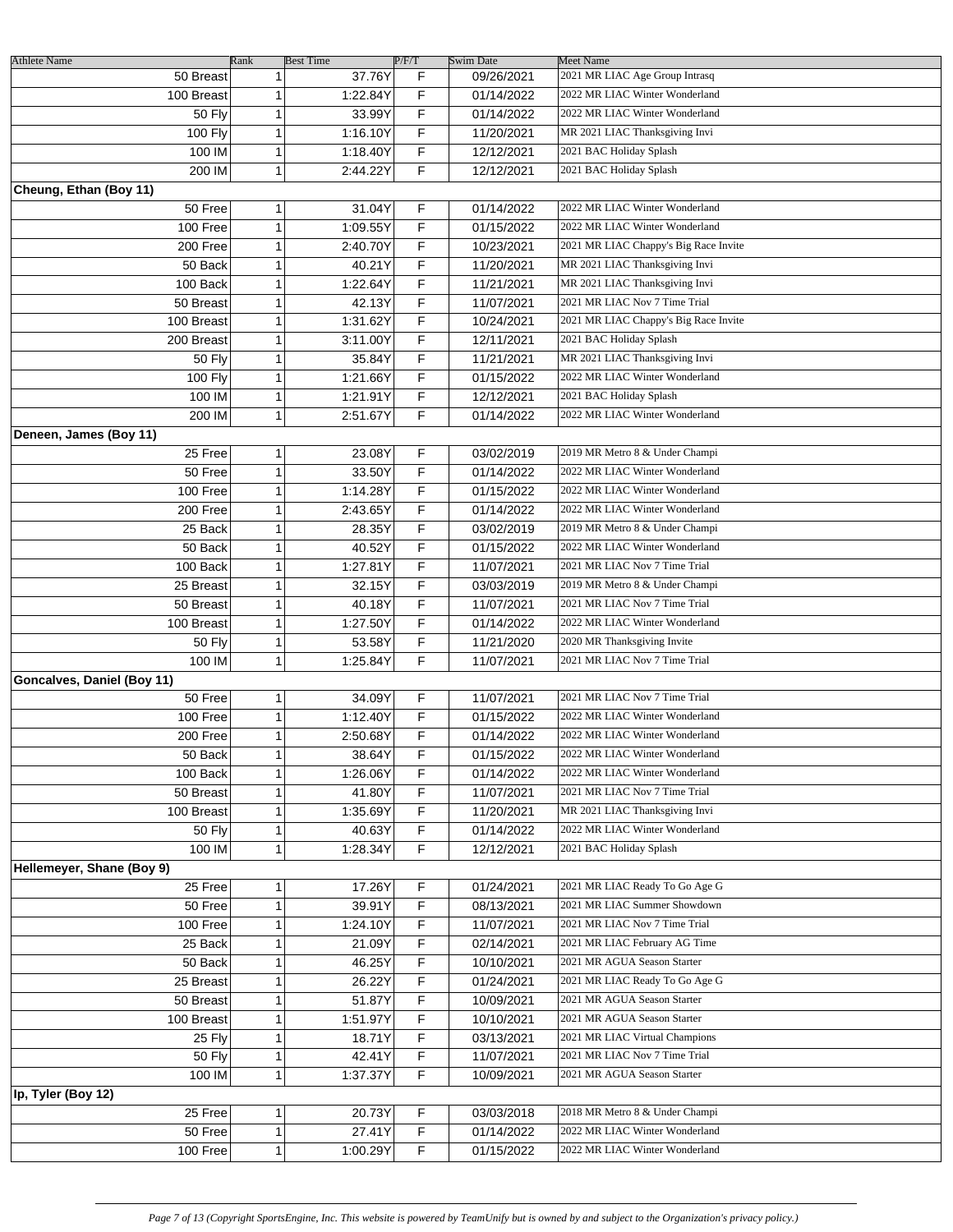| <b>Athlete Name</b>       | Rank         | <b>Best Time</b> |                       | P/F/T | Swim Date  | Meet Name                             |
|---------------------------|--------------|------------------|-----------------------|-------|------------|---------------------------------------|
| 200 Free                  | $\mathbf{1}$ |                  | 2:17.16Y              | P     | 12/04/2021 | 2021 STAR Short Course Invitat        |
| 500 Free                  | 1            |                  | 6:14.19Y              | F     | 11/20/2021 | MR 2021 LIAC Thanksgiving Invi        |
| 25 Back                   | 1            |                  | 23.95Y                | F     | 03/03/2018 | 2018 MR Metro 8 & Under Champi        |
| 50 Back                   | 1            |                  | 32.04Y                | F     | 12/04/2021 | 2021 STAR Short Course Invitat        |
| 100 Back                  | 1            |                  | 1:09.14Y              | F     | 01/14/2022 | 2022 MR LIAC Winter Wonderland        |
| 50 Breast                 | 1            |                  | 37.07Y                | F     | 09/26/2021 | 2021 MR LIAC Age Group Intrasq        |
| 100 Breast                | 1            |                  | 1:22.29Y              | F     | 01/14/2022 | 2022 MR LIAC Winter Wonderland        |
|                           | 1            |                  | 23.80Y                | F     | 03/03/2018 | 2018 MR Metro 8 & Under Champi        |
| 25 Fly                    |              |                  |                       |       |            |                                       |
| 50 Fly                    | 1            |                  | 29.39Y                | F     | 12/03/2021 | 2021 STAR Short Course Invitat        |
| 100 Fly                   | 1            |                  | 1:07.55Y              | F     | 01/15/2022 | 2022 MR LIAC Winter Wonderland        |
| 100 IM                    | 1            |                  | 1:08.27Y              | F     | 12/04/2021 | 2021 STAR Short Course Invitat        |
| 200 IM                    | $\mathbf{1}$ |                  | 2:31.71Y              | F     | 01/14/2022 | 2022 MR LIAC Winter Wonderland        |
| Kolenik, Michael (Boy 11) |              |                  |                       |       |            |                                       |
| 25 Free                   | 1            |                  | 18.50Y                | F     | 11/10/2018 | 2018 MR A Saturday in November        |
| 50 Free                   | 1            |                  | 31.34Y                | F     | 12/11/2021 | 2021 BAC Holiday Splash               |
| 100 Free                  | 1            |                  | 1:08.27Y              | F     | 01/15/2022 | 2022 MR LIAC Winter Wonderland        |
| 200 Free                  | 1            |                  | 2:36.05Y              | F     | 10/23/2021 | 2021 MR LIAC Chappy's Big Race Invite |
| 25 Back                   | 1            |                  | 21.59Y                | F     | 03/02/2019 | 2019 MR Metro 8 & Under Champi        |
| 50 Back                   | 1            |                  | 37.17Y                | F     | 11/20/2021 | MR 2021 LIAC Thanksgiving Invi        |
| 100 Back                  | 1            |                  | 1:19.20Y              | F     | 01/14/2022 | 2022 MR LIAC Winter Wonderland        |
|                           |              |                  |                       |       |            |                                       |
| 200 Back                  | 1            |                  | 2:52.91Y              | F     | 12/11/2021 | 2021 BAC Holiday Splash               |
| 25 Breast                 | 1            |                  | 27.98Y                | F     | 10/06/2018 | 2018 MR LIAC Saturday in Octob        |
| 50 Breast                 | 1            |                  | 41.52Y                | F     | 01/15/2022 | 2022 MR LIAC Winter Wonderland        |
| 100 Breast                | 1            |                  | 1:31.83Y              | F     | 10/24/2021 | 2021 MR LIAC Chappy's Big Race Invite |
| 25 Fly                    | 1            |                  | 21.45Y                | F     | 03/02/2019 | 2019 MR Metro 8 & Under Champi        |
| <b>50 Fly</b>             | 1            |                  | 33.61Y                | F     | 01/14/2022 | 2022 MR LIAC Winter Wonderland        |
| 100 Fly                   | 1            |                  | 1:11.38Y              | F     | 01/15/2022 | 2022 MR LIAC Winter Wonderland        |
| 100 IM                    | 1            |                  | 1:19.64Y              | F     | 10/09/2021 | 2021 MR AGUA Season Starter           |
| 200 IM                    | $\mathbf{1}$ |                  | 2:42.58Y              | F     | 01/14/2022 | 2022 MR LIAC Winter Wonderland        |
| Kwan, Mason (Boy 10)      |              |                  |                       |       |            |                                       |
| 50 Free                   | 1            |                  | 34.54Y                | F     | 11/21/2021 | MR 2021 LIAC Thanksgiving Invi        |
| 100 Free                  | 1            |                  | 1:16.59Y              | F     | 01/15/2022 | 2022 MR LIAC Winter Wonderland        |
|                           | 1            |                  | 2:54.94Y              | F     |            | 2022 MR LIAC Winter Wonderland        |
| 200 Free                  |              |                  |                       |       | 01/14/2022 |                                       |
| 50 Back                   | 1            |                  | 41.79Y                | F     | 01/15/2022 | 2022 MR LIAC Winter Wonderland        |
| 100 Back                  | 1            |                  | 1:27.79Y              | F     | 10/24/2021 | 2021 MR LIAC Chappy's Big Race Invite |
| 50 Breast                 | 1            |                  | 41.18Y                | F     | 01/15/2022 | 2022 MR LIAC Winter Wonderland        |
| 100 Breast                | 1            |                  | 1:31.89Y              | F     | 11/21/2021 | MR 2021 LIAC Thanksgiving Invi        |
| 50 Fly                    | 1            |                  | 40.00Y                | F     | 11/19/2021 | MR 2021 LIAC Thanksgiving Invi        |
| 100 IM                    | 1            |                  | 1:24.74Y              | P     | 12/04/2021 | 2021 STAR Short Course Invitat        |
| 200 IM                    | 1            |                  | $3.07.33\overline{Y}$ | F.    | 11/21/2021 | MR 2021 LIAC Thanksgiving Invi        |
| Li, Isaac (Boy 11)        |              |                  |                       |       |            |                                       |
| 25 Free                   | 1            |                  | 18.67Y                | F     | 10/06/2018 | 2018 MR LIAC Saturday in Octob        |
| 50 Free                   | 1            |                  | 29.08Y                | F     | 12/11/2021 | 2021 BAC Holiday Splash               |
| 100 Free                  | 1            |                  | 1:03.02Y              | F     | 01/15/2022 | 2022 MR LIAC Winter Wonderland        |
| 200 Free                  | 1            |                  | 2:27.31Y              | F     | 10/10/2021 | 2021 MR AGUA Season Starter           |
|                           |              |                  |                       |       |            | 2020 MR LIAC Captains v Lieute        |
| 500 Free                  | 1            |                  | 6:49.97Y              | F     | 11/08/2020 |                                       |
| 25 Back                   | 1            |                  | 21.30Y                | F     | 03/03/2018 | 2018 MR Metro 8 & Under Champi        |
| 50 Back                   | 1            |                  | 32.64Y                | F     | 01/15/2022 | 2022 MR LIAC Winter Wonderland        |
| 100 Back                  | 1            |                  | 1:10.29Y              | F     | 01/14/2022 | 2022 MR LIAC Winter Wonderland        |
| 200 Back                  | 1            |                  | 2:36.78Y              | F     | 12/11/2021 | 2021 BAC Holiday Splash               |
| 25 Breast                 | 1            |                  | 26.81Y                | F.    | 10/06/2018 | 2018 MR LIAC Saturday in Octob        |
| 50 Breast                 | 1            |                  | 38.64Y                | F.    | 01/15/2022 | 2022 MR LIAC Winter Wonderland        |
| 100 Breast                | 1            |                  | 1:25.57Y              | F.    | 01/14/2022 | 2022 MR LIAC Winter Wonderland        |
| 25 Fly                    | 1            |                  | 21.29Y                | F.    | 01/20/2019 | 2019 MR NFS 38th Annual Dr.MLK        |
| 50 Fly                    | 1            |                  | 34.05Y                | F     | 01/14/2022 | 2022 MR LIAC Winter Wonderland        |
| 100 Fly                   | 1            |                  | 1:14.33Y              | F     | 11/20/2021 | MR 2021 LIAC Thanksgiving Invi        |
| 100 IM                    | 1            |                  |                       | F     |            | 2021 MR LIAC February AG Time         |
|                           |              |                  | 1:16.65Y              |       | 02/14/2021 |                                       |
| 200 IM                    | 1            |                  | 2:36.39Y              | F     | 01/14/2022 | 2022 MR LIAC Winter Wonderland        |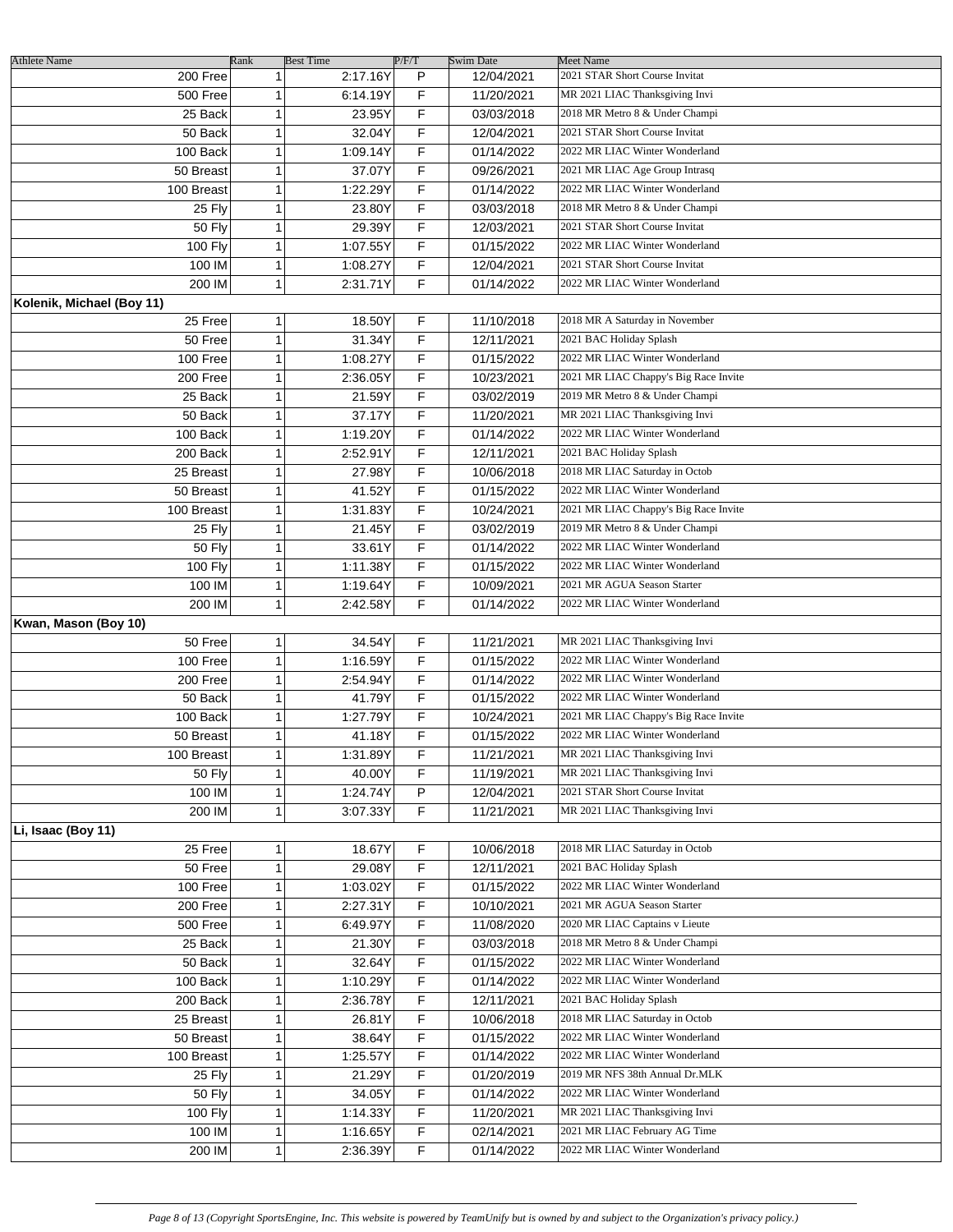| <b>Athlete Name</b>                 | Rank         | <b>Best Time</b> | P/F/T | <b>Swim Date</b> | Meet Name                             |
|-------------------------------------|--------------|------------------|-------|------------------|---------------------------------------|
| Li, Kingston (Boy 9)                |              |                  |       |                  |                                       |
| 50 Free                             | 1            | 31.22Y           | F     | 01/14/2022       | 2022 MR LIAC Winter Wonderland        |
| 100 Free                            | 1            | 1:09.45YL        | F     | 12/03/2021       | 2021 STAR Short Course Invitat        |
| 200 Free                            | 1            | 2:32.99Y         | F     | 01/14/2022       | 2022 MR LIAC Winter Wonderland        |
| 50 Back                             | 1            | 38.69Y           | F     | 01/15/2022       | 2022 MR LIAC Winter Wonderland        |
| 100 Back                            | 1            | 1:23.21Y         | F     | 01/14/2022       | 2022 MR LIAC Winter Wonderland        |
| 50 Breast                           | $\mathbf{1}$ | 42.62Y           | F     | 01/15/2022       | 2022 MR LIAC Winter Wonderland        |
| 100 Breast                          | 1            | 1:36.18Y         | F     | 01/14/2022       | 2022 MR LIAC Winter Wonderland        |
| 50 Fly                              | $\mathbf{1}$ | 35.78Y           | F     | 12/03/2021       | 2021 STAR Short Course Invitat        |
| <b>100 Fly</b>                      | 1            | 1:20.90Y         | F     | 01/15/2022       | 2022 MR LIAC Winter Wonderland        |
| 100 IM                              | 1            | 1:23.42Y         | P     | 12/04/2021       | 2021 STAR Short Course Invitat        |
| 200 IM                              | 1            | 2:56.73Y         | F     | 11/21/2021       | MR 2021 LIAC Thanksgiving Invi        |
| Lou, Mark (Boy 12)                  |              |                  |       |                  |                                       |
| 50 Free                             | 1            | 26.02Y           | F     | 01/14/2022       | 2022 MR LIAC Winter Wonderland        |
| 100 Free                            | 1            | 57.68Y           | F     | 01/15/2022       | 2022 MR LIAC Winter Wonderland        |
|                                     |              | 2:10.70Y         | F     |                  | 2022 MR LIAC Winter Wonderland        |
| 200 Free                            | 1            |                  | F     | 01/14/2022       | 2021 MR LIAC Nov 7 Time Trial         |
| 50 Back                             | 1            | 32.94Y           |       | 11/07/2021       | 2022 MR LIAC Winter Wonderland        |
| 100 Back                            | 1            | 1:08.80Y         | F     | 01/14/2022       |                                       |
| 50 Breast                           | 1            | 37.09Y           | F     | 01/15/2022       | 2022 MR LIAC Winter Wonderland        |
| 100 Breast                          | 1            | 1:22.15Y         | F     | 12/12/2021       | 2021 BAC Holiday Splash               |
| 50 Fly                              | 1            | 31.33Y           | F     | 01/14/2022       | 2022 MR LIAC Winter Wonderland        |
| 100 Fly                             | 1            | 1:10.42Y         | F     | 01/15/2022       | 2022 MR LIAC Winter Wonderland        |
| 100 IM                              | 1            | 1:11.87Y         | F     | 11/07/2021       | 2021 MR LIAC Nov 7 Time Trial         |
| 200 IM                              | 1            | 2:30.29Y         | F     | 12/12/2021       | 2021 BAC Holiday Splash               |
| <b>MOHAMMAD, ALIELDIEN (Boy 10)</b> |              |                  |       |                  |                                       |
| 25 Free                             | 1            | 17.39Y           | F     | 01/19/2020       | 2020 MR NFS Dr. Martin Luther         |
| 50 Free                             | 1            | 31.41Y           | F     | 01/14/2022       | 2022 MR LIAC Winter Wonderland        |
| 100 Free                            | 1            | 1:07.47Y         | F     | 01/15/2022       | 2022 MR LIAC Winter Wonderland        |
| 200 Free                            | 1            | 2:32.96Y         | P     | 12/04/2021       | 2021 STAR Short Course Invitat        |
| 25 Back                             | 1            | 24.18Y           | F     | 10/05/2019       | 2019 MR LIAC Saturday in Octob        |
| 50 Back                             | 1            | 34.91Y           | F     | 01/15/2022       | 2022 MR LIAC Winter Wonderland        |
| 100 Back                            | 1            | 1:15.95Y         | P     | 12/05/2021       | 2021 STAR Short Course Invitat        |
| 25 Breast                           | 1            | 23.38Y           | F     | 01/19/2020       | 2020 MR NFS Dr. Martin Luther         |
| 50 Breast                           | 1            | 41.28Y           | F     | 01/15/2022       | 2022 MR LIAC Winter Wonderland        |
| 100 Breast                          | 1            | 1:32.76Y         | F     | 12/05/2021       | 2021 STAR Short Course Invitat        |
| 50 Fly                              | 1            | 35.30Y           | F     | 01/14/2022       | 2022 MR LIAC Winter Wonderland        |
| 100 Fly                             | 1            | 1:30.24Y         | F     | 11/07/2021       | 2021 Mid-Atlantic AG Champions        |
| 100 IM                              | 1            | 1:18.39Y         | P     | 12/04/2021       | 2021 STAR Short Course Invitat        |
| 200 IM                              | 1            | 2:54.80Y         | F     | 11/21/2021       | MR 2021 LIAC Thanksgiving Invi        |
| Macom, Shane (Boy 13)               |              |                  |       |                  |                                       |
| 50 Free                             | 1            | 29.91Y           | F     | 11/20/2021       | MR 2021 LIAC Thanksgiving Invi        |
| 100 Free                            | 1            | 1:05.67Y         | F     | 01/14/2022       | 2022 MR LIAC Winter Wonderland        |
| 200 Free                            | 1            | 2:33.46Y         | F     | 10/23/2021       | 2021 MR LIAC Chappy's Big Race Invite |
| 500 Free                            | 1            | 6:39.20Y         | F     | 01/14/2022       | 2022 MR LIAC Winter Wonderland        |
| 50 Back                             | 1            | 34.54Y           | F     | 11/07/2021       | 2021 MR LIAC Nov 7 Time Trial         |
| 100 Back                            | 1            | 1:16.23Y         | F     | 11/07/2021       | 2021 MR LIAC Nov 7 Time Trial         |
| 200 Back                            | 1            | 2:40.02Y         | F     | 01/14/2022       | 2022 MR LIAC Winter Wonderland        |
| 50 Breast                           | 1            | 50.94Y           | F     | 09/26/2021       | 2021 MR LIAC Age Group Intrasq        |
| <b>50 Fly</b>                       | 1            | 38.63Y           | F     | 09/26/2021       | 2021 MR LIAC Age Group Intrasq        |
| 100 Fly                             | 1            | 1:28.13Y         | F     | 11/20/2021       | MR 2021 LIAC Thanksgiving Invi        |
| 100 IM                              | 1            | 1:20.72Y         | F     | 11/07/2021       | 2021 MR LIAC Nov 7 Time Trial         |
| 200 IM                              | 1            | 2:52.52Y         | F.    | 01/14/2022       | 2022 MR LIAC Winter Wonderland        |
| McCoyd, Edward (Boy 13)             |              |                  |       |                  |                                       |
| 50 Free                             | 1            | 30.39Y           | F     | 09/26/2021       | 2021 MR LIAC Age Group Intrasq        |
| 100 Free                            | 1            | 1:03.90Y         | F     | 01/14/2022       | 2022 MR LIAC Winter Wonderland        |
| 200 Free                            | 1            | 2:20.18Y         | F     | 01/15/2022       | 2022 MR LIAC Winter Wonderland        |
| 500 Free                            | 1            | 6:18.73Y         | F     | 01/14/2022       | 2022 MR LIAC Winter Wonderland        |
| 50 Back                             | 1            | 35.71Y           | F     | 10/10/2021       | 2021 MR AGUA Season Starter           |
|                                     |              |                  |       |                  |                                       |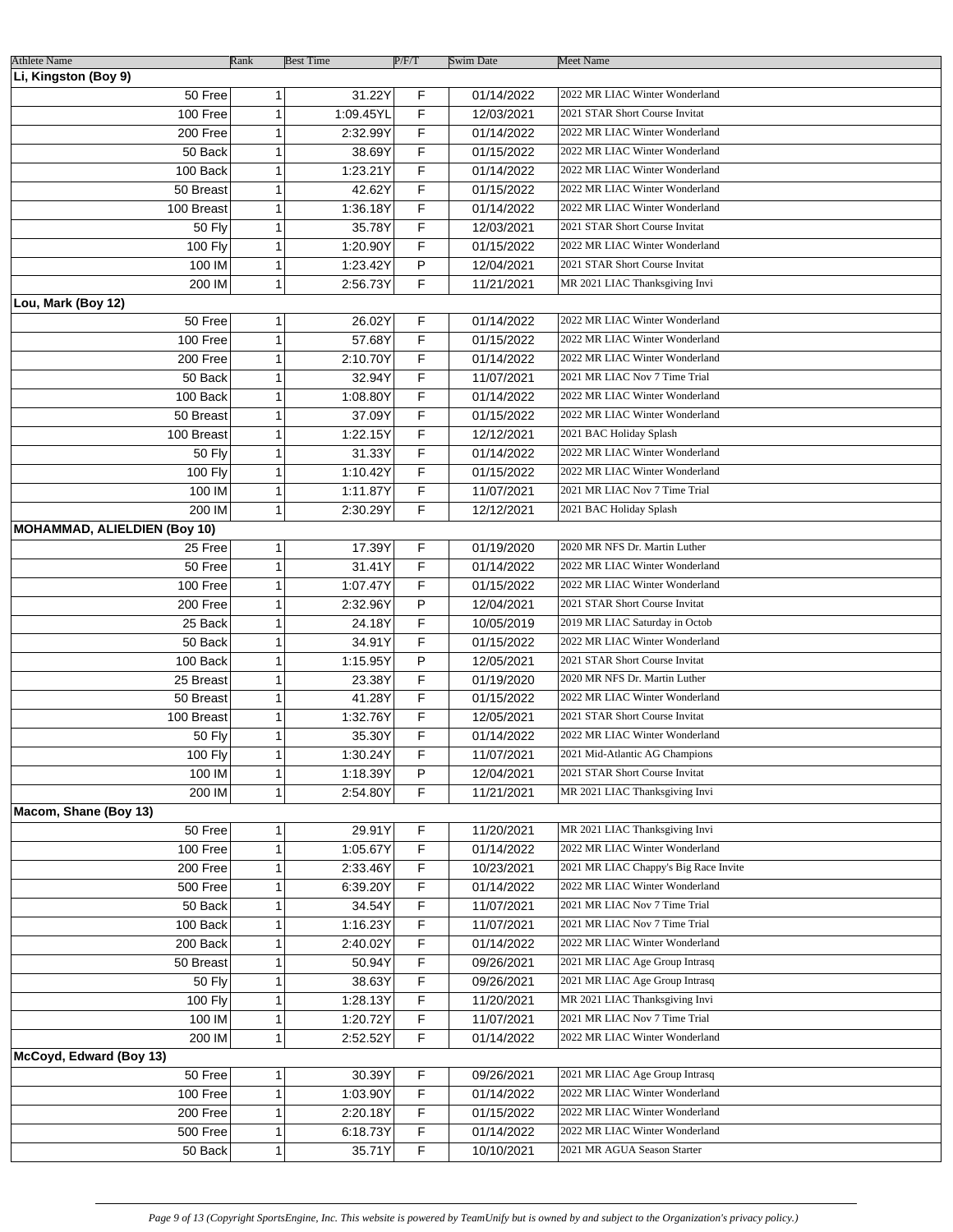| <b>Athlete Name</b>       | Rank         | <b>Best Time</b> | P/F/T | Swim Date  | Meet Name                             |
|---------------------------|--------------|------------------|-------|------------|---------------------------------------|
| 100 Back                  | 1            | 1:13.39Y         | P     | 12/05/2021 | 2021 STAR Short Course Invitat        |
| 200 Back                  | 1            | 2:38.02Y         | F     | 01/14/2022 | 2022 MR LIAC Winter Wonderland        |
| 50 Breast                 | 1            | 40.47Y           | F     | 09/26/2021 | 2021 MR LIAC Age Group Intrasq        |
| 100 Breast                | 1            | 1:23.33Y         | F     | 12/05/2021 | 2021 STAR Short Course Invitat        |
| 200 Breast                | 1            | 2:55.84Y         | F     | 01/15/2022 | 2022 MR LIAC Winter Wonderland        |
| <b>50 Fly</b>             | 1            | 34.45Y           | F     | 09/26/2021 | 2021 MR LIAC Age Group Intrasq        |
| <b>100 Fly</b>            | 1            | 1:17.41Y         | F     | 11/20/2021 | MR 2021 LIAC Thanksgiving Invi        |
| 100 IM                    | 1            | 1:13.40Y         | P     | 12/04/2021 | 2021 STAR Short Course Invitat        |
|                           | $\mathbf{1}$ | 2:35.57Y         | P     |            |                                       |
| 200 IM                    |              |                  |       | 12/03/2021 | 2021 STAR Short Course Invitat        |
| McCoyd, Matthew (Boy 11)  |              |                  |       |            |                                       |
| 50 Free                   | 1            | 30.89Y           | F     | 01/14/2022 | 2022 MR LIAC Winter Wonderland        |
| 100 Free                  | 1            | 1:07.38Y         | F     | 01/15/2022 | 2022 MR LIAC Winter Wonderland        |
| 200 Free                  | $\mathbf{1}$ | 2:23.01Y         | F     | 12/11/2021 | 2021 BAC Holiday Splash               |
| 50 Back                   | $\mathbf{1}$ | 39.49Y           | F     | 09/26/2021 | 2021 MR LIAC Age Group Intrasq        |
| 100 Back                  | $\mathbf{1}$ | 1:23.11Y         | F     | 10/23/2021 | 2021 MR LIAC Chappy's Big Race Invite |
| 25 Breast                 | 1            | 25.99Y           | F     | 03/03/2019 | 2019 MR Metro 8 & Under Champi        |
| 50 Breast                 | 1            | 43.82Y           | F     | 09/26/2021 | 2021 MR LIAC Age Group Intrasq        |
| 100 Breast                | 1            | 1:32.78Y         | F     | 11/20/2021 | MR 2021 LIAC Thanksgiving Invi        |
| <b>50 Fly</b>             | 1            | 35.48Y           | F     | 09/26/2021 | 2021 MR LIAC Age Group Intrasq        |
| <b>100 Fly</b>            | 1            | 1:23.61Y         | F     | 11/20/2021 | MR 2021 LIAC Thanksgiving Invi        |
| 100 IM                    | 1            | 1:19.88Y         | F     | 03/13/2021 | 2021 MR LIAC Virtual Champions        |
| 200 IM                    | 1            | 2:51.56Y         | F     | 10/24/2021 | 2021 MR LIAC Chappy's Big Race Invite |
| Meehan, Luke (Boy 9)      |              |                  |       |            |                                       |
| 25 Free                   | 1            | 15.15Y           | F     | 08/13/2021 | 2021 MR LIAC Summer Showdown          |
| 50 Free                   | 1            | 31.87YL          | F     | 12/05/2021 | 2021 STAR Short Course Invitat        |
| 100 Free                  | 1            | 1:09.90Y         | F     |            | 2022 MR LIAC Winter Wonderland        |
|                           |              |                  |       | 01/15/2022 | 2021 STAR Short Course Invitat        |
| $200$ Free                | 1            | 2:29.79Y         | F     | 12/04/2021 |                                       |
| 25 Back                   | 1            | 20.46Y           | F     | 08/13/2021 | 2021 MR LIAC Summer Showdown          |
| 50 Back                   | 1            | 38.65Y           | F     | 11/06/2021 | 2021 Mid-Atlantic AG Champions        |
| 100 Back                  | 1            | 1:25.64Y         | F     | 01/14/2022 | 2022 MR LIAC Winter Wonderland        |
| 25 Breast                 | 1            | 23.32Y           | F     | 08/13/2021 | 2021 MR LIAC Summer Showdown          |
| 50 Breast                 | 1            | 46.02Y           | P     | 12/03/2021 | 2021 STAR Short Course Invitat        |
| 100 Breast                | 1            | 1:41.98Y         | P     | 12/05/2021 | 2021 STAR Short Course Invitat        |
| 25 Fly                    | 1            | 16.79Y           | F     | 08/13/2021 | 2021 MR LIAC Summer Showdown          |
| 50 Fly                    | 1            | 35.46Y           | P     | 12/03/2021 | 2021 STAR Short Course Invitat        |
| 100 Fly                   | 1            | 1:29.44Y         | F     | 01/15/2022 | 2022 MR LIAC Winter Wonderland        |
| 100 IM                    | 1            | 1:22.85Y         | P     | 12/04/2021 | 2021 STAR Short Course Invitat        |
| 200 IM                    | 1            | 2:59.26Y         | F     | 01/15/2022 | 2022 MR LIAC Winter Wonderland        |
| Nacewicz, Hunter (Boy 12) |              |                  |       |            |                                       |
| 50 Free                   | 1            | 28.38Y           | F     | 01/14/2022 | 2022 MR LIAC Winter Wonderland        |
| 100 Free                  | 1            | 1:03.41Y         | F     | 01/15/2022 | 2022 MR LIAC Winter Wonderland        |
| 200 Free                  | 1            | 2:27.45Y         | F     | 10/23/2021 | 2021 MR LIAC Chappy's Big Race Invite |
| 500 Free                  | 1            | 6:20.00Y         | F     | 01/14/2022 | 2022 MR LIAC Winter Wonderland        |
| 50 Back                   | 1            | 33.77Y           | F     | 01/15/2022 | 2022 MR LIAC Winter Wonderland        |
| 100 Back                  | 1            | 1:12.74Y         | F     | 01/14/2022 | 2022 MR LIAC Winter Wonderland        |
| 50 Breast                 | 1            | 36.79Y           | F     | 08/13/2021 | 2021 MR LIAC Summer Showdown          |
| 100 Breast                | 1            | 1:22.28Y         | F     | 01/14/2022 | 2022 MR LIAC Winter Wonderland        |
|                           |              |                  |       |            | 2021 MR LIAC Summer Showdown          |
| <b>50 Fly</b>             | 1            | 39.48Y           | F     | 08/13/2021 | 2021 BAC Holiday Splash               |
| 100 IM                    | 1            | 1:15.93Y         | F     | 12/12/2021 |                                       |
| 200 IM                    | 1            | 2:49.50Y         | F     | 10/24/2021 | 2021 MR LIAC Chappy's Big Race Invite |
| Nguyen, James (Boy 10)    |              |                  |       |            |                                       |
| 25 Free                   | 1            | 17.57Y           | F     | 03/07/2020 | 2020 MR Metro 8 & Under Champi        |
| 50 Free                   | 1            | 33.50Y           | F     | 01/14/2022 | 2022 MR LIAC Winter Wonderland        |
| 100 Free                  | 1            | 1:15.55Y         | F     | 01/15/2022 | 2022 MR LIAC Winter Wonderland        |
| 200 Free                  | 1            | 2:38.73Y         | F     | 11/19/2021 | MR 2021 LIAC Thanksgiving Invi        |
| 500 Free                  | 1            | 7:15.92Y         | F     | 11/08/2020 | 2020 MR LIAC Captains v Lieute        |
| 25 Back                   | 1            | 19.60Y           | F     | 02/09/2020 | 2020 MR YMID February Classic         |
| 50 Back                   | 1            | 38.30Y           | F     | 11/21/2021 | MR 2021 LIAC Thanksgiving Invi        |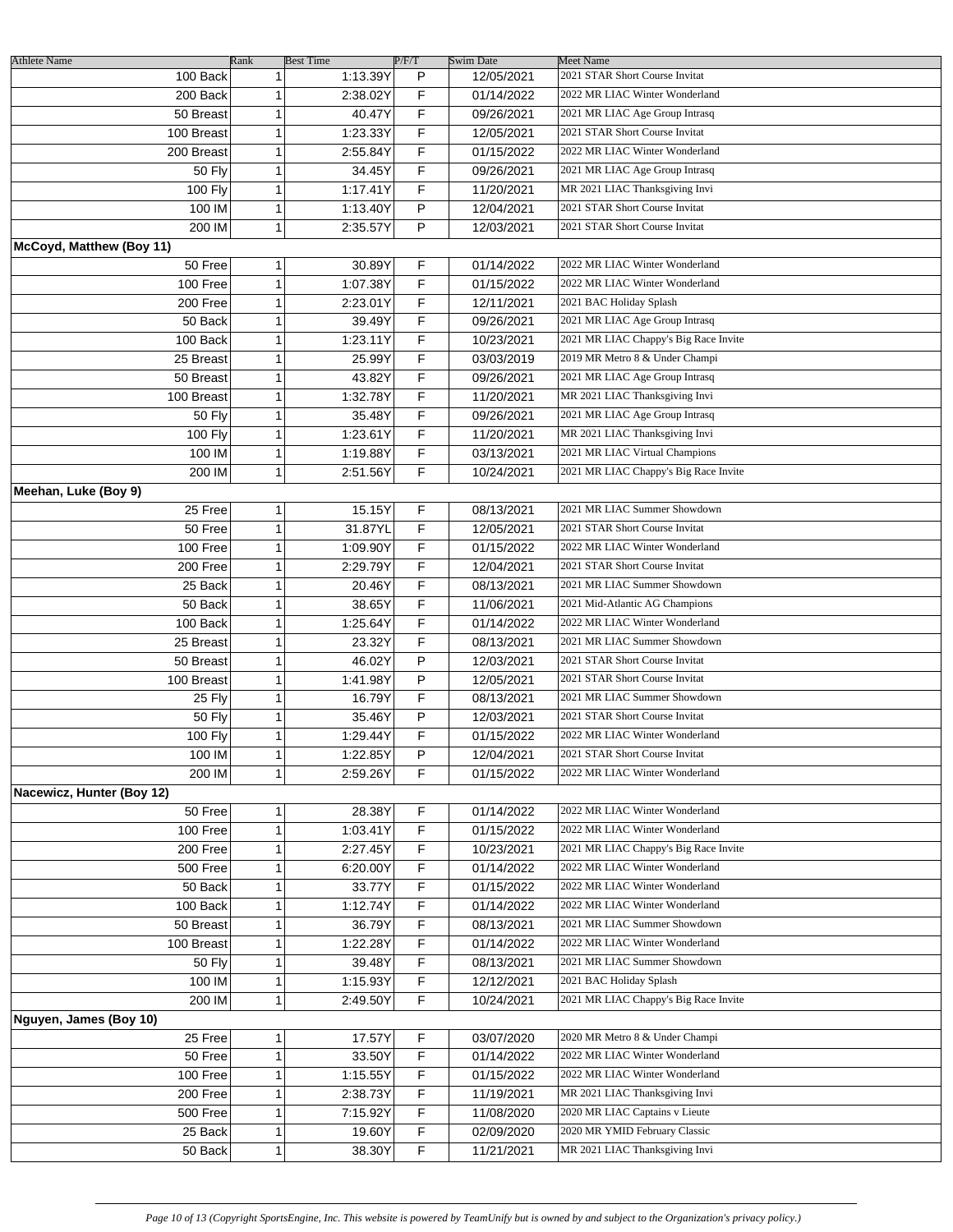|                                 | Rank         |                              |            | <b>Swim Date</b> | <b>Meet Name</b>                      |
|---------------------------------|--------------|------------------------------|------------|------------------|---------------------------------------|
| <b>Athlete Name</b><br>100 Back | 1            | <b>Best Time</b><br>1:23.05Y | P/F/T<br>F | 01/14/2022       | 2022 MR LIAC Winter Wonderland        |
|                                 |              |                              |            |                  | 2020 MR Metro 8 & Under Champi        |
| 25 Breast                       | 1            | 22.86Y                       | F          | 03/08/2020       |                                       |
| 50 Breast                       | 1            | 44.48Y                       | F          | 11/19/2021       | MR 2021 LIAC Thanksgiving Invi        |
| 100 Breast                      | 1            | 1:37.37Y                     | F          | 11/21/2021       | MR 2021 LIAC Thanksgiving Invi        |
| 25 Fly                          | 1            | 18.36Y                       | F          | 03/07/2020       | 2020 MR Metro 8 & Under Champi        |
| <b>50 Fly</b>                   | 1            | 35.49Y                       | F          | 01/14/2022       | 2022 MR LIAC Winter Wonderland        |
| <b>100 Fly</b>                  | 1            | 1:24.96Y                     | F          | 01/15/2022       | 2022 MR LIAC Winter Wonderland        |
| 100 IM                          | 1            | 1:24.81Y                     | F          | 12/11/2021       | 2021 BAC Holiday Splash               |
| 200 IM                          | 1            | 2:54.86Y                     | F          | 11/21/2021       | MR 2021 LIAC Thanksgiving Invi        |
| Pedersen, Robert (Boy 12)       |              |                              |            |                  |                                       |
| 50 Free                         | $\mathbf{1}$ | 30.04Y                       | F          | 01/14/2022       | 2022 MR LIAC Winter Wonderland        |
| 100 Free                        | 1            | 1:05.87Y                     | F          | 11/21/2021       | MR 2021 LIAC Thanksgiving Invi        |
| 200 Free                        | 1            | 2:26.16Y                     | F          | 10/23/2021       | 2021 MR LIAC Chappy's Big Race Invite |
| 500 Free                        | 1            | 6:31.57Y                     | F          | 11/21/2020       | 2020 MR Thanksgiving Invite           |
| 50 Back                         | 1            | 36.75Y                       | F          | 11/20/2021       | MR 2021 LIAC Thanksgiving Invi        |
| 100 Back                        | 1            | 1:21.39Y                     | F          |                  | MR 2021 LIAC Thanksgiving Invi        |
|                                 |              |                              |            | 11/21/2021       | 2021 MR LIAC February 11& Over        |
| 200 Back                        | 1            | 2:47.63Y                     | F          | 02/12/2021       |                                       |
| 50 Breast                       | 1            | 42.40Y                       | F          | 08/13/2021       | 2021 MR LIAC Summer Showdown          |
| 100 Breast                      | 1            | 1:30.05Y                     | F          | 10/24/2021       | 2021 MR LIAC Chappy's Big Race Invite |
| <b>50 Fly</b>                   | 1            | 35.12Y                       | F          | 11/07/2021       | 2021 MR LIAC Nov 7 Time Trial         |
| 100 Fly                         | 1            | 1:22.23Y                     | F          | 01/15/2022       | 2022 MR LIAC Winter Wonderland        |
| 100 IM                          | 1            | 1:22.60Y                     | F          | 10/17/2020       | 2020 MR LIAC Chappy's Big Race        |
| 200 IM                          | 1            | 2:47.78Y                     | F          | 10/24/2021       | 2021 MR LIAC Chappy's Big Race Invite |
| Radoslovich, Steven (Boy 11)    |              |                              |            |                  |                                       |
| 50 Free                         | 1            | 29.29Y                       | P          | 12/05/2021       | 2021 STAR Short Course Invitat        |
| 100 Free                        | 1            | 1:04.85YL                    | F          | 12/03/2021       | 2021 STAR Short Course Invitat        |
| 200 Free                        | 1            | 2:19.90Y                     | P          | 12/04/2021       | 2021 STAR Short Course Invitat        |
| <b>500 Free</b>                 | 1            | 6:20.99Y                     | F          | 12/02/2021       | 2021 STAR Short Course Invitat        |
| 50 Back                         | 1            | 35.44Y                       | F          | 01/15/2022       | 2022 MR LIAC Winter Wonderland        |
| 100 Back                        | 1            | 1:16.15Y                     | F          |                  | 2022 MR LIAC Winter Wonderland        |
|                                 |              |                              |            | 01/14/2022       |                                       |
| 50 Breast                       | 1            | 41.81Y                       | F          | 01/15/2022       | 2022 MR LIAC Winter Wonderland        |
| 100 Breast                      | 1            | 1:33.02Y                     | F          | 11/20/2021       | MR 2021 LIAC Thanksgiving Invi        |
| 50 Fly                          | 1            | 31.91Y                       | P          | 12/03/2021       | 2021 STAR Short Course Invitat        |
| 100 Fly                         | 1            | 1:10.13Y                     | F          | 01/15/2022       | 2022 MR LIAC Winter Wonderland        |
| 100 IM                          | 1            | 1:17.79Y                     | F          | 11/06/2021       | 2021 Mid-Atlantic AG Champions        |
| 200 IM                          | $\mathbf{1}$ | 2:42.35Y                     | F          | 01/14/2022       | 2022 MR LIAC Winter Wonderland        |
| Sanchez, Adrian (Boy 13)        |              |                              |            |                  |                                       |
| 50 Free                         | 1            | 30.20Y                       | F          | 10/23/2021       | 2021 MR LIAC Chappy's Big Race Invite |
| 100 Free                        | 1            | 1:06.03Y                     | F          | 10/03/2021       | 2021 MR LIAC Age Group Intrasq        |
| 200 Free                        | 1            | 2:32.14Y                     | F          | 10/23/2021       | 2021 MR LIAC Chappy's Big Race Invite |
| 50 Back                         | 1            | 37.00Y                       | F          | 08/13/2021       | 2021 MR LIAC Summer Showdown          |
| 100 Back                        | 1            | 1:19.31Y                     | F          | 10/03/2021       | 2021 MR LIAC Age Group Intrasq        |
| 50 Breast                       | 1            | 43.11Y                       | F          | 08/13/2021       | 2021 MR LIAC Summer Showdown          |
| <b>50 Fly</b>                   | 1            | 35.72Y                       | F          | 08/13/2021       | 2021 MR LIAC Summer Showdown          |
|                                 |              |                              |            |                  |                                       |
| 200 IM                          | 1            | 2:52.72Y                     | F          | 10/03/2021       | 2021 MR LIAC Age Group Intrasq        |
| Santana, Alejandro (Boy 11)     |              |                              |            |                  |                                       |
| 25 Free                         | 1            | 16.37Y                       | F          | 11/10/2018       | 2018 MR A Saturday in November        |
| 50 Free                         | 1            | 31.87Y                       | F          | 11/06/2021       | 2021 Mid-Atlantic AG Champions        |
| 100 Free                        | 1            | 1:09.00Y                     | F          | 01/15/2022       | 2022 MR LIAC Winter Wonderland        |
| 200 Free                        | 1            | 2:31.80Y                     | F          | 10/18/2020       | 2020 MR LIAC Chappy's Big Race        |
| 500 Free                        | 1            | 6:43.29Y                     | F          | 11/08/2020       | 2020 MR LIAC Captains v Lieute        |
| 25 Back                         | 1            | 19.22Y                       | F          | 11/10/2018       | 2018 MR A Saturday in November        |
| 50 Back                         | 1            | 36.49Y                       | F          | 01/15/2022       | 2022 MR LIAC Winter Wonderland        |
| 100 Back                        | 1            | 1:19.83Y                     | F          | 11/06/2021       | 2021 Mid-Atlantic AG Champions        |
| 25 Breast                       | 1            | 24.47Y                       | F          | 10/06/2018       | 2018 MR LIAC Saturday in Octob        |
|                                 | 1            |                              | F          |                  | 2021 Mid-Atlantic AG Champions        |
| 50 Breast                       |              | 39.17Y                       |            | 11/06/2021       |                                       |
| 100 Breast                      | 1            | 1:23.00Y                     | F          | 11/06/2021       | 2021 Mid-Atlantic AG Champions        |
| 200 Breast                      | 1            | 3:05.27Y                     | F          | 11/07/2021       | 2021 Mid-Atlantic AG Champions        |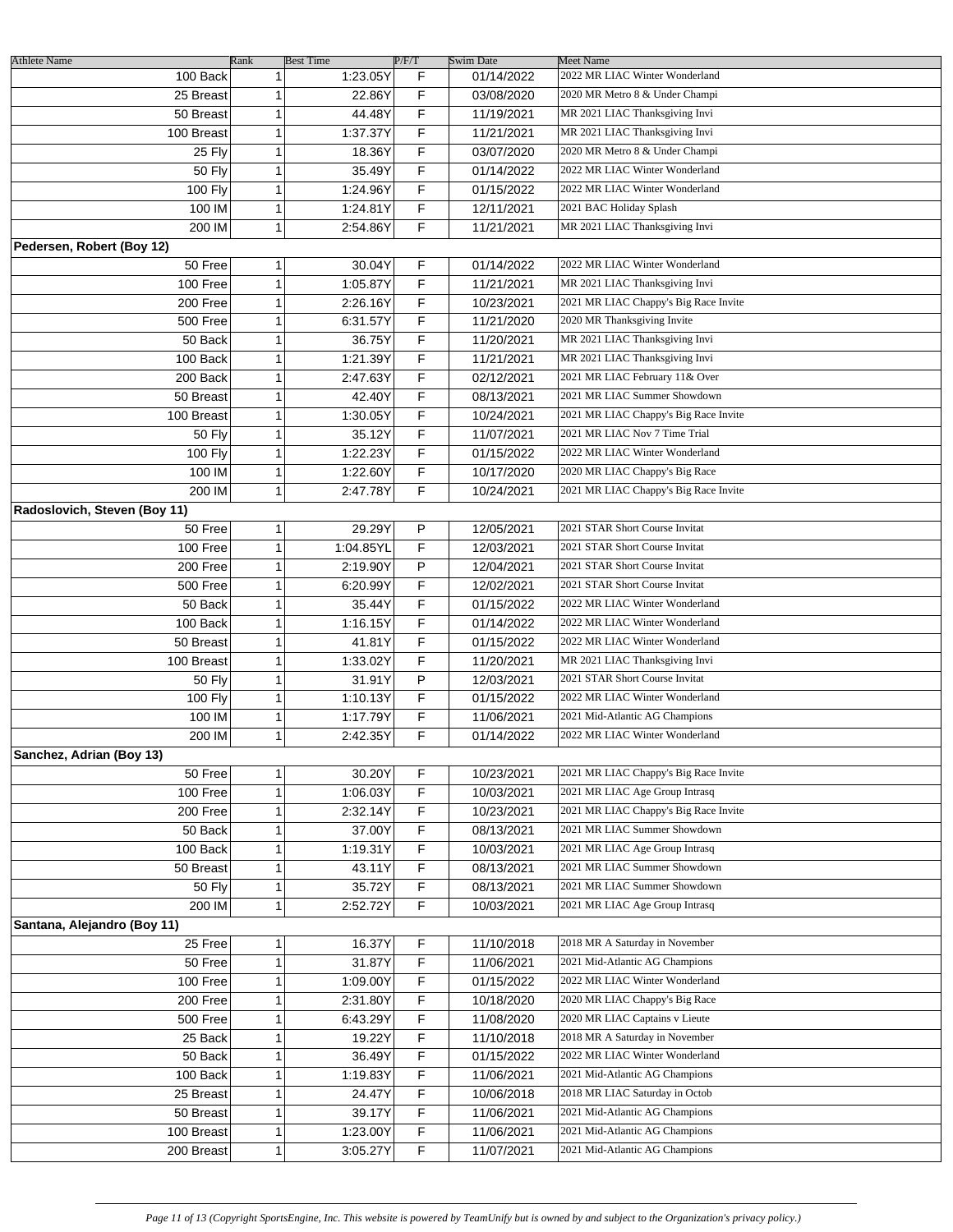| <b>Athlete Name</b>        | Rank         | <b>Best Time</b> | P/F/T | <b>Swim Date</b> | <b>Meet Name</b>                                                |
|----------------------------|--------------|------------------|-------|------------------|-----------------------------------------------------------------|
| 25 Fly                     | $\mathbf{1}$ | 19.90Y           | F     | 01/20/2019       | 2019 MR NFS 38th Annual Dr.MLK                                  |
| <b>50 Fly</b>              | 1            | 35.51Y           | F     | 11/21/2021       | MR 2021 LIAC Thanksgiving Invi                                  |
| 100 Fly                    | 1            | 1:28.18Y         | F     | 11/20/2021       | MR 2021 LIAC Thanksgiving Invi                                  |
| 100 IM                     | 1            | 1:19.29Y         | F     | 10/17/2020       | 2020 MR LIAC Chappy's Big Race                                  |
| 200 IM                     | $\mathbf{1}$ | 2:53.61Y         | F     | 10/24/2021       | 2021 MR LIAC Chappy's Big Race Invite                           |
| Stanco, Luca (Boy 9)       |              |                  |       |                  |                                                                 |
| 25 Free                    | 1            | 17.53Y           | F     | 03/13/2021       | 2021 MR LIAC Virtual Champions                                  |
| 50 Free                    | 1            | 37.12Y           | F     | 10/24/2021       | 2021 MR LIAC Chappy's Big Race Invite                           |
| 100 Free                   | 1            | 1:22.34Y         | F     | 12/12/2021       | 2021 BAC Holiday Splash                                         |
| 200 Free                   | 1            | 2:56.65Y         | F     | 11/19/2021       | MR 2021 LIAC Thanksgiving Invi                                  |
| 25 Back                    | 1            | 19.22Y           | F     | 03/14/2021       | 2021 MR LIAC Virtual Champions                                  |
| 50 Back                    | 1            | 40.02Y           | F     | 12/12/2021       | 2021 BAC Holiday Splash                                         |
| 100 Back                   | 1            | 1:30.46Y         | F     | 10/24/2021       | 2021 MR LIAC Chappy's Big Race Invite                           |
| 25 Breast                  | 1            | 27.13Y           | F     | 03/14/2021       | 2021 MR LIAC Virtual Champions                                  |
|                            | 1            | 52.42Y           | F     |                  | 2021 BAC Holiday Splash                                         |
| 50 Breast                  |              |                  |       | 12/11/2021       | 2021 BAC Holiday Splash                                         |
| 100 Breast                 | 1            | 1:51.60Y         | F     | 12/12/2021       |                                                                 |
| 25 Fly                     | 1            | 24.12Y           | F     | 03/13/2021       | 2021 MR LIAC Virtual Champions<br>2021 MR LIAC Nov 7 Time Trial |
| <b>50 Fly</b>              | 1            | 46.74Y           | F     | 11/07/2021       |                                                                 |
| 100 IM                     | 1            | 1:34.47Y         | F     | 12/11/2021       | 2021 BAC Holiday Splash                                         |
| 200 IM                     | 1            | 3:19.62Y         | F     | 11/21/2021       | MR 2021 LIAC Thanksgiving Invi                                  |
| Straus, Ian (Boy 11)       |              |                  |       |                  |                                                                 |
| 25 Free                    | 1            | 18.22Y           | F     | 11/10/2018       | 2018 MR A Saturday in November                                  |
| 50 Free                    | 1            | 31.12YL          | F     | 12/05/2021       | 2021 STAR Short Course Invitat                                  |
| 100 Free                   | 1            | 1:11.00Y         | P     | 12/03/2021       | 2021 STAR Short Course Invitat                                  |
| 200 Free                   | 1            | 2:29.36Y         | F     | 11/19/2021       | MR 2021 LIAC Thanksgiving Invi                                  |
| 25 Back                    | 1            | 22.06Y           | F     | 03/02/2019       | 2019 MR Metro 8 & Under Champi                                  |
| 50 Back                    | 1            | 39.61Y           | F     | 11/21/2021       | MR 2021 LIAC Thanksgiving Invi                                  |
| 100 Back                   | 1            | 1:25.99Y         | F     | 10/03/2021       | 2021 MR LIAC Age Group Intrasq                                  |
| 25 Breast                  | 1            | 27.66Y           | F     | 03/03/2019       | 2019 MR Metro 8 & Under Champi                                  |
| 50 Breast                  | 1            | 45.46Y           | P     | 12/03/2021       | 2021 STAR Short Course Invitat                                  |
| 100 Breast                 | 1            | 1:38.46Y         | F     | 01/14/2022       | 2022 MR LIAC Winter Wonderland                                  |
| 25 Fly                     | 1            | 24.70Y           | F     | 01/20/2019       | 2019 MR NFS 38th Annual Dr.MLK                                  |
| 50 Fly                     | 1            | 37.14Y           | P     | 12/03/2021       | 2021 STAR Short Course Invitat                                  |
| 100 Fly                    | 1            | 1:36.51Y         | F     | 02/14/2021       | 2021 MR LIAC February AG Time                                   |
| 100 IM                     | 1            | 1:23.44Y         | F     | 11/07/2021       | 2021 Mid-Atlantic AG Champions                                  |
| 200 IM                     | 1            | 3:02.80Y         | F     | 11/21/2021       | MR 2021 LIAC Thanksgiving Invi                                  |
| Torba, Andrew (Boy 8)      |              |                  |       |                  |                                                                 |
| 25 Free                    | 1            | 17.31Y           | F     | 08/13/2021       | 2021 MR LIAC Summer Showdown                                    |
| 50 Free                    | 1            | 35.66Y           | F     | 10/24/2021       | 2021 MR LIAC Chappy's Big Race Invite                           |
| 100 Free                   | 1            | 1:20.74Y         | F     | 10/23/2021       | 2021 MR LIAC Chappy's Big Race Invite                           |
| 25 Back                    | 1            | 20.07Y           | F     | 08/13/2021       | 2021 MR LIAC Summer Showdown                                    |
| 50 Back                    | 1            | 42.40Y           | F     | 10/23/2021       | 2021 MR LIAC Chappy's Big Race Invite                           |
| 100 Back                   | 1            | 1:30.43Y         | F     | 10/24/2021       | 2021 MR LIAC Chappy's Big Race Invite                           |
| 25 Breast                  | 1            | 23.73Y           | F     | 08/13/2021       | 2021 MR LIAC Summer Showdown                                    |
| 50 Breast                  | 1            | 50.49Y           | F     | 09/26/2021       | 2021 MR LIAC Age Group Intrasq                                  |
| 25 Fly                     | 1            | 19.75Y           | F     | 07/07/2021       | 2021 MR LIAC Time Trial 2                                       |
| <b>50 Fly</b>              | 1            | 45.03Y           | F     | 09/26/2021       | 2021 MR LIAC Age Group Intrasq                                  |
| 100 IM                     | 1            | 1:32.75Y         | F     | 10/23/2021       | 2021 MR LIAC Chappy's Big Race Invite                           |
| Velykorodnyi, Ivan (Boy 9) |              |                  |       |                  |                                                                 |
| 50 Free                    | 1            | 31.14Y           | F     | 12/11/2021       | 2021 PV NCAP Invitational                                       |
| 100 Free                   | 1            | 1:10.81Y         | F     | 12/10/2021       | 2021 PV NCAP Invitational                                       |
| 200 Free                   | 1            | 2:29.49Y         | F     | 11/19/2021       | MR 2021 LIAC Thanksgiving Invi                                  |
| 50 Back                    | 1            | 38.88Y           | F     | 11/21/2021       | MR 2021 LIAC Thanksgiving Invi                                  |
| 100 Back                   | 1            | 1:25.84Y         | F     | 10/24/2021       | 2021 MR LIAC Chappy's Big Race Invite                           |
| 50 Breast                  | 1            | 42.78Y           | F     | 12/10/2021       | 2021 PV NCAP Invitational                                       |
| 100 Breast                 | 1            | 1:34.95Y         | F     | 10/23/2021       | 2021 MR LIAC Chappy's Big Race Invite                           |
| <b>50 Fly</b>              | 1            | 37.75Y           | F     | 10/09/2021       | 2021 MR AGUA Season Starter                                     |
| 100 Fly                    | 1            | 1:27.90Y         | F     | 11/21/2021       | MR 2021 LIAC Thanksgiving Invi                                  |
|                            |              |                  |       |                  |                                                                 |